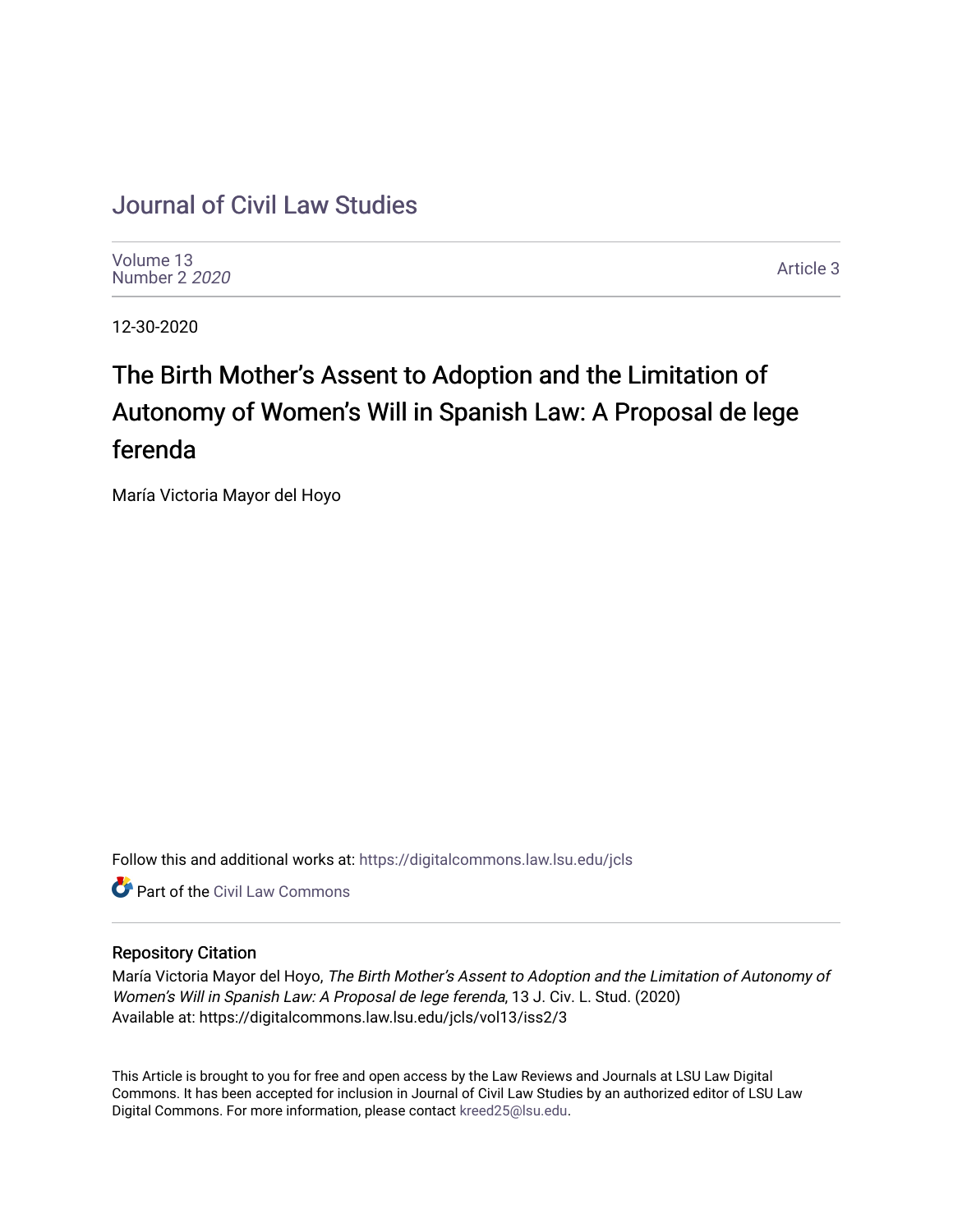# **THE BIRTH MOTHER'S ASSENT TO ADOPTION AND THE LIMITATION OF AUTONOMY OF WOMEN'S WILL IN SPANISH LAW: A PROPOSAL** *DE LEGE FERENDA*

María Victoria Mayor del Hoyo[\\*](#page-1-0)

| I. Introduction: Adoption and the Constitutional System  250 |  |
|--------------------------------------------------------------|--|
|                                                              |  |
|                                                              |  |
|                                                              |  |
|                                                              |  |
|                                                              |  |
| VII. The Six-Week Period: A Limitation on the Autonomy of    |  |

#### **ABSTRACT**

*Even though in Spanish law the act establishing the adoption is judicial in nature, declarations of will have special relevance in the process, since they are a necessary precondition for the adoption. This work focuses on the assent of the biological mother, who is affected by and has an interest in the adoption process, even if not a party to it herself. In this work, the foundation, configuration, and characteristics of this assent are studied, as well as the form of her declaration of will, and the ability of the mother to offer it. Special attention is paid to the minimum time limit for issuing this declaration. This time limit is based on the European Convention on Adoption and constitutes a legal limitation on women's autonomy. As an* 

<span id="page-1-0"></span>Professor of Law, Universidad de Zaragoza (Spain). The research for this article was carried out within the framework of the Research Project of the Ministry of Science and Innovation of the Government of Spain: PID2019- 105489RB-I00 "Vulnerabilidad patrimonial y personal: retos jurídicos" (Principal Researchers: María Victoria Mayor del Hoyo and Sofía de Salas Murillo) and within the framework of the Reference Research Group recognised by the Government of Aragon "Ius Familiae" (S30\_20R) (Principal Researcher: Carlos Martínez de Aguirre Aldaz).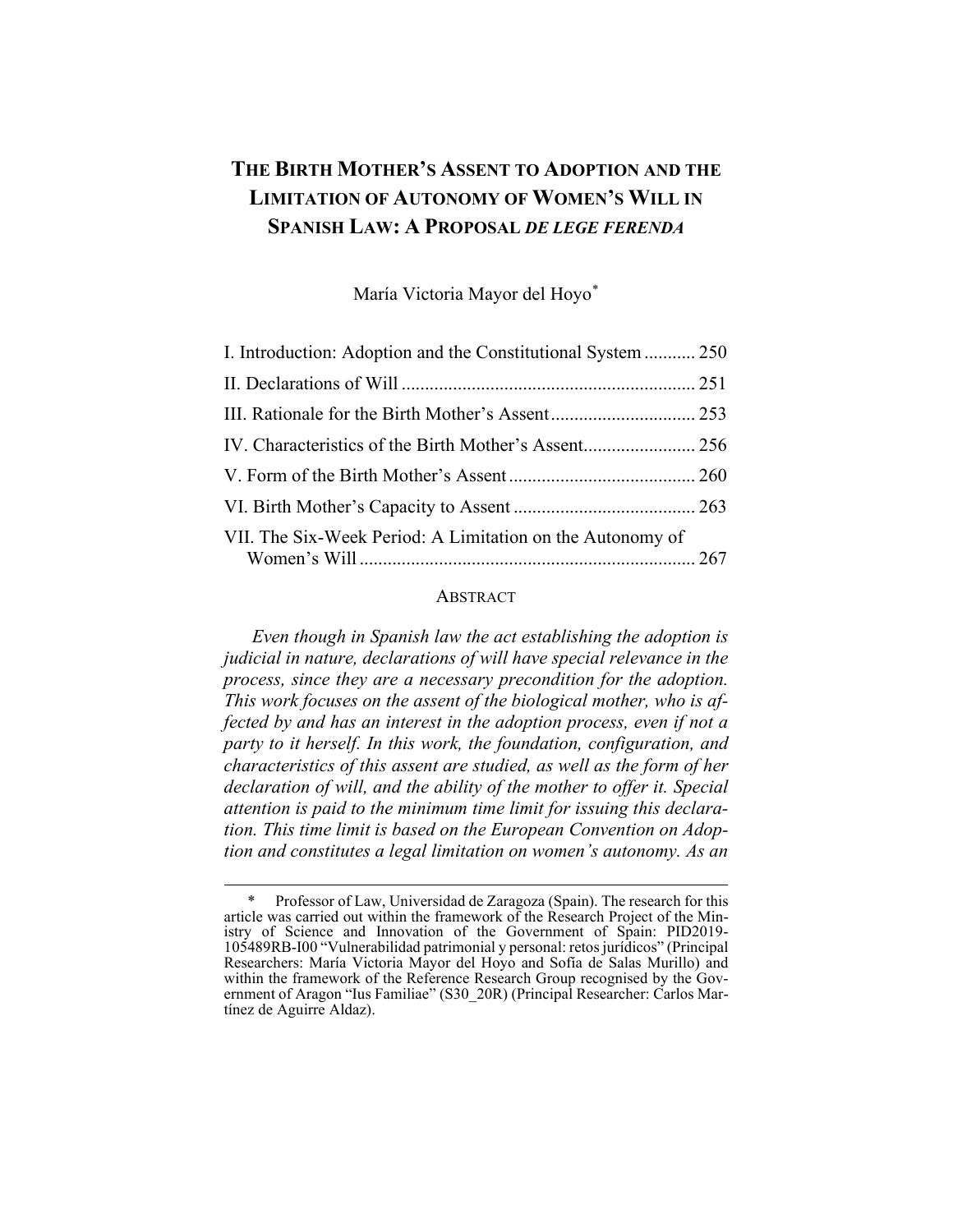*alternative to this limitation, we come with a proposal* de lege ferenda *which ensures a balance between the need for certain precautions and the free exercise of women's decision-making power. This proposal is applicable to all European systems and is consistent with the European Convention, which introduces this limitation on women's autonomy. Finally, a revision of the European Convention is proposed to adapt it to the growing demand for increased autonomy for all persons.*

Keywords: Spain, adoption, autonomy of will, European Convention on Adoption, filiation, legal capacity, personal acts, protection of minors, Spanish law

## <span id="page-2-0"></span>I. INTRODUCTION: ADOPTION AND ITS CONSTITUTIVE ACT

Spanish Law 21/1987, of November 11, amended specific articles of the Civil Code (CC) and the Civil Procedure Law in the area of adoption with the aim of configuring adoption as an instrument of family integration for minors without a family life and to fight against child trafficking. [1](#page-2-1) In doing so, the configuration of adoption as a legal transaction between parents and adopters was left behind, replaced by a system that constituted adoption through a judicial resolution with prior administrative control. This system, with some changes, has remained in place until today. The most notable modifications in this regard come from Organic Law 1/1996, of January 15, on the Legal Protection of Minors (OLLPM) and Organic Law 26/2015, of July 28, 2015, on the modification of the System for the Protection of Children and Adolescents.<sup>[2](#page-2-2)</sup>

<span id="page-2-5"></span><span id="page-2-4"></span>In contrast to the system of conventional constitutive act, this is a system of constitution through a public authority, $3$  specifically, a

<span id="page-2-1"></span><sup>1.</sup> The legislator understood—as stated in the Preamble to the act—that there was an almost complete lack of control over the actions preceding adoption, something which was "necessary if it is to fulfil its true social purpose of protecting minors deprived of a family life."

<span id="page-2-2"></span><sup>2.</sup> Other laws that have amended the Civil Code in this area are: Law 13/2005, Law 54/2007, and Law 15/2015.

<span id="page-2-3"></span><sup>3.</sup> *See* the distinction between these two systems made by MIGUEL ÁNGEL PÉREZ ÁLVAREZ, LA NUEVA ADOPCIÓN 201 *et seq.* (Civitas 1989).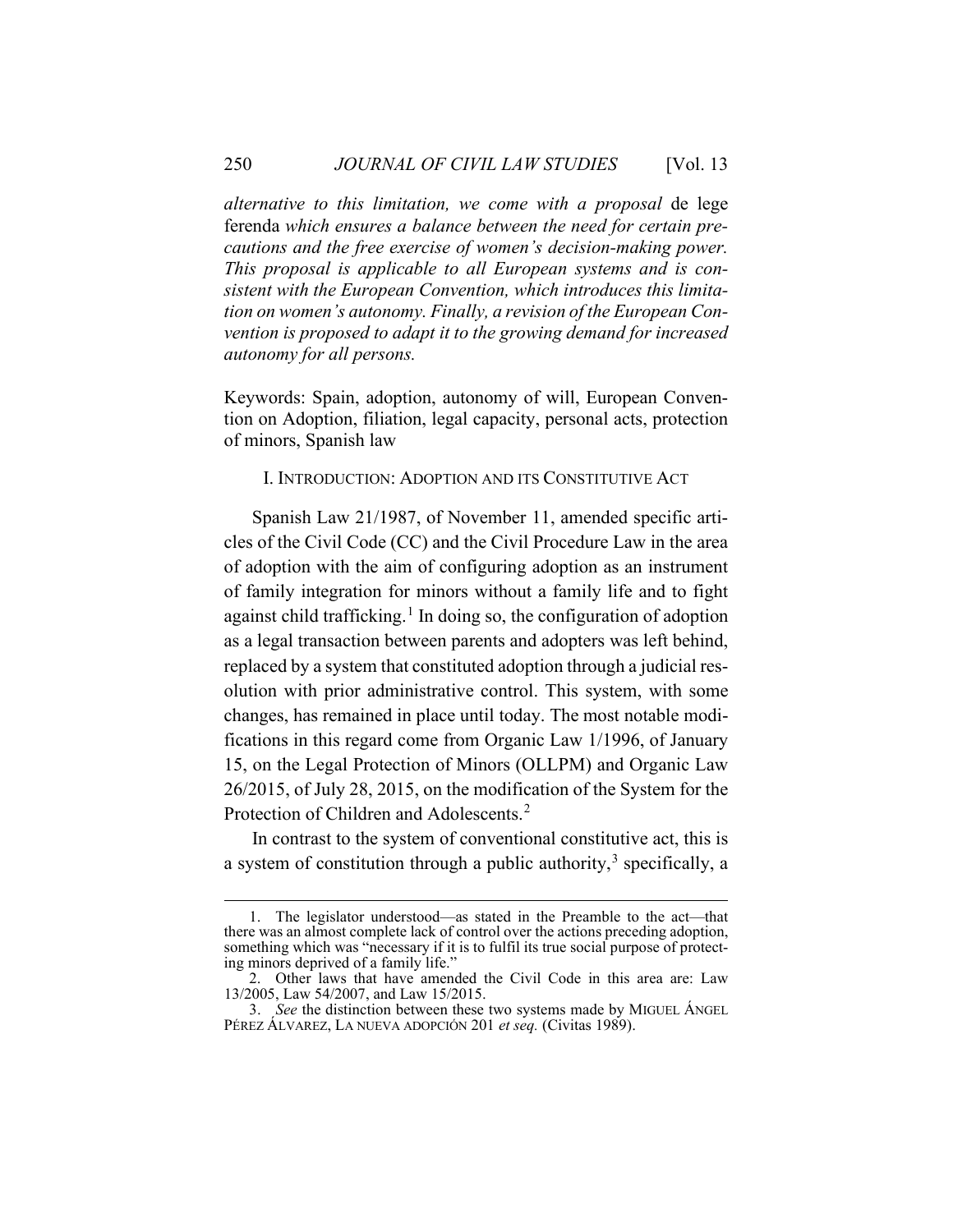judicial authority. Adoption is constituted by judicial resolution as stated in article 176.1 CC. However, this system relies on strong administrative intervention, given that, save for exceptional cases, the public entity has the exclusive authority to initiate the judicial proceeding by presenting the adoption proposal before the judge. In addition, before the judicial proceeding, the public entity is responsible for issuing the declaration of the adopters' suitability and their selection. [4](#page-3-1) Likewise, it has the capacity to create a guardianship for adoption<sup>[5](#page-3-2)</sup> before the submission of the proposal. <sup>[6](#page-3-3)</sup> On the other hand, the system does not dispense with the declarations of will of those who are impacted by the adoption and any other subjects involved.<sup>[7](#page-3-4)</sup>

As a rule, the *iter* implemented is as follows: the public entity declares the suitability of the adopters, proceeds to their selection and, when appropriate, creates a guardianship for the purpose of adoption. Subsequently, it presents the adoption proposal to the judge thus initiating the judicial adoption procedure. The judge will gather the pertinent declaration of will and, if necessary, will carry out a hearing. Included in this are all the steps considered necessary to assess whether the adoption is appropriate, taking into account the interests of the adoptee and the suitability of the adopter. Finally, if the judge considers it appropriate, he or she will issue a constitutive resolution.

#### II. DECLARATIONS OF WILL

<span id="page-3-0"></span>The fact that the constitutive act is—as indicated—of a judicial nature does not imply that the will of the persons involved is irrelevant. It is still present, but it has ceased to be constitutive and has instead become a necessary precondition to the constitutive act. The

<sup>4.</sup> Art. 176.2-176.3 CC.

<span id="page-3-4"></span><span id="page-3-3"></span><span id="page-3-2"></span><span id="page-3-1"></span><sup>5.</sup> *See* art. 176 CC: the guardianship for adoption ("guarda con fines de adopción") is an institution that allows the minor who needs protection to live with their future adopters while the judicial procedure for the constitution of the adoption is processed.

<sup>6.</sup> *Id.*

<sup>7.</sup> Art. 177 CC.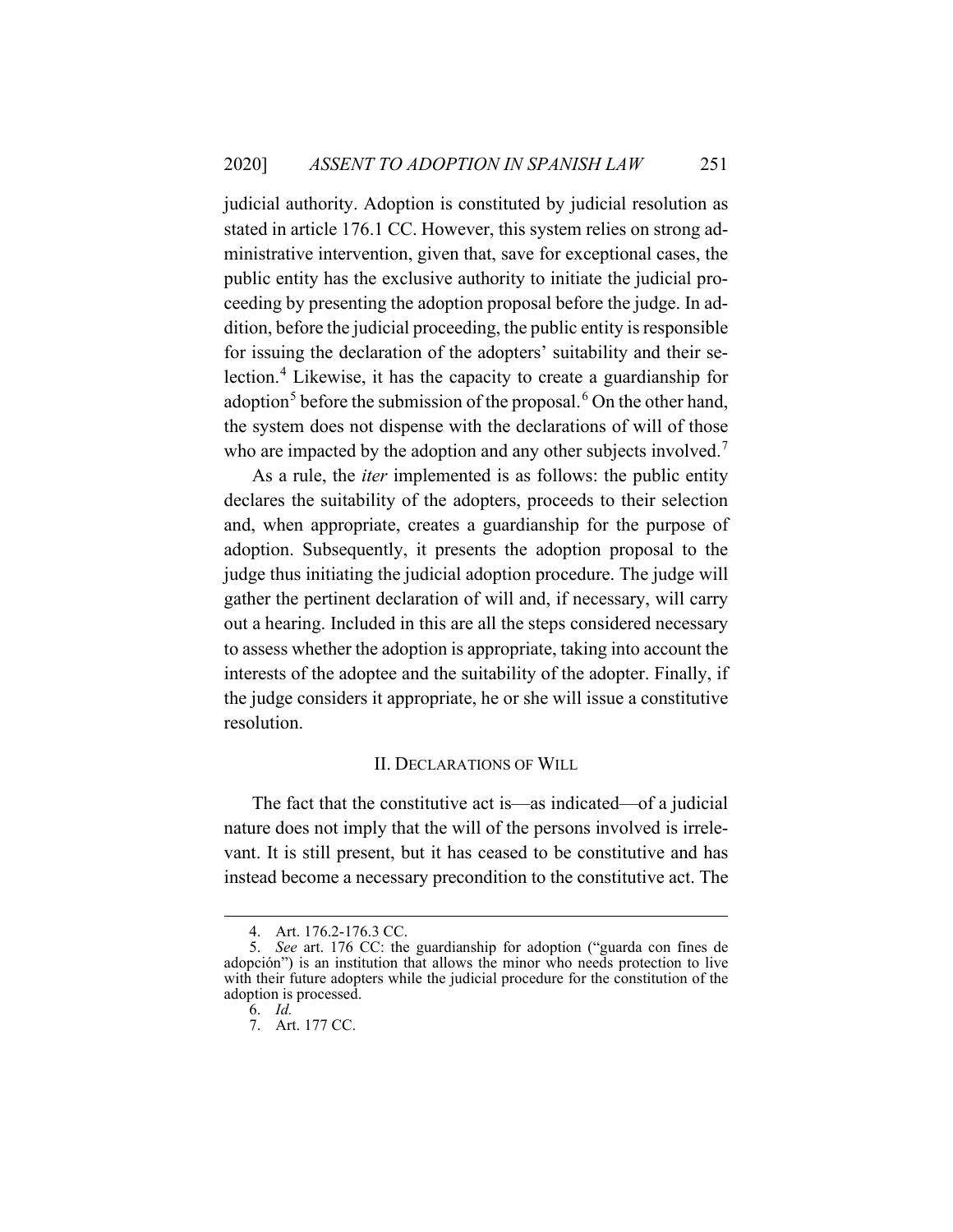adoption is constituted by a resolution of the judge that requires, as a necessary precondition, the issuance of certain declarations of will. If these requirements are not met, the adoption cannot be constituted (doing so regardless would affect its validity). However, the opinions contained in these declarations are not binding on the judge, who is free to decide on the constitution of the adoption.<sup>[8](#page-4-0)</sup>

<span id="page-4-2"></span>It seems logical that the will of interested parties should not be excluded. The parent-child relationship that constitutes adoption cannot be imposed. It is not a relationship originated in nature but built by law and based on the will of the persons involved. On the other hand, adoption does not only concern the new parents and the adoptive child, but there are other subjects involved whose rights and legitimate interests must be respected. The fact that their declaration of will is a prerequisite for the constitution of the adoption is fundamental to guarantee this respect. Finally, declarations of will provide the judge with valuable elements for his or her final decision. [9](#page-4-1)

<span id="page-4-3"></span>There is not a single category of declarations of will. In fact, the law distinguishes three types, even attributing to them different names, according to the degree of involvement of the person in the adoption and the effectiveness given by law: consent, assent, hearing.

In light of article 177 CC, if the person who expresses his or her will is a party to the adoption, this declaration is qualified as consent. Thus, according to the first paragraph of the provision, it is up to the

<span id="page-4-0"></span><sup>8.</sup> *See* JOSÉ LUIS LACRUZ BERDEJO ET AL., IV EL NUEVO RÉGIMEN DE LA FA-MILIA: ACOGIMIENTO Y ADOPCIÓN 86 *et seq.* (Civitas 1989). The authors referred to the manifestations of will as necessary, but not binding, procedural presuppositions. This observation was well received by other authors, such as, for example, PÉREZ, *supra* note [3,](#page-2-4) at 204. *See also* JOSÉ JAVIER HUALDE SÁNCHEZ, COMENTA-RIOS A LAS REFORMAS DEL CÓDIGO CIVIL 185 (Bercovitz Rodríguez-Cano ed., Tecnos 1993); BARTOLOME VARGAS CABRERA, LA PROTECCIÓN DE MENORES EN EL ORDENAMIENTO JURÍDICO 220 (Comares 1994).

<span id="page-4-1"></span><sup>9.</sup> *See* PILAR GUTIÉRREZ SANTIAGO, CONSTITUCIÓN DE LA ADOPCIÓN: DE-CLARACIONES RELEVANTES 96 (Aranzadi 2000). Gutiérrez highlights how the jurisprudence of the *Audiencias Provinciales* refers to the intervention of the various persons as evaluative elements.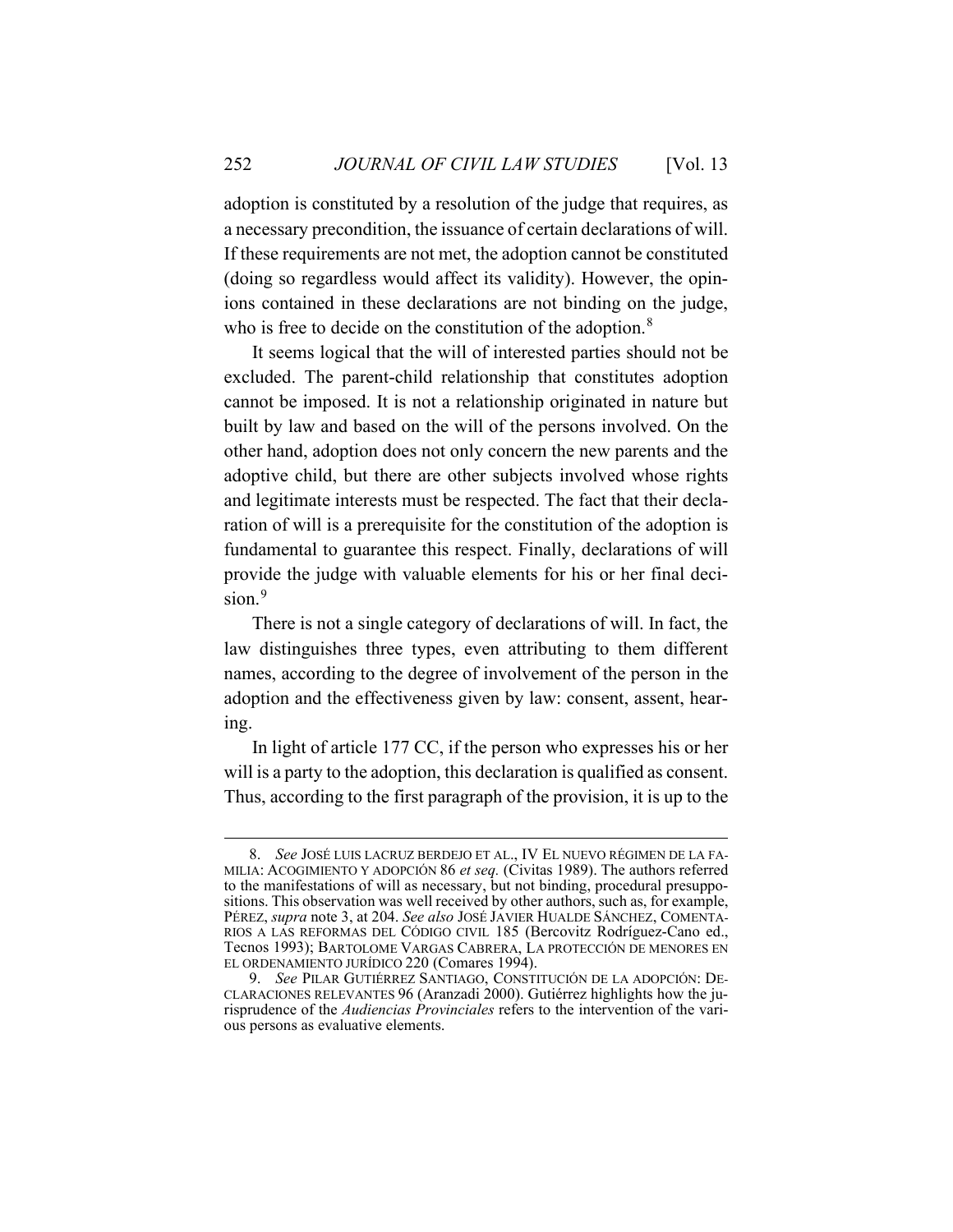adopters and adoptees over the age of twelve to give their consent.  $^{10}$  $^{10}$  $^{10}$ Consent must necessarily be given, it can never be waived, and it must be in favor of the adoption.

If the person who expresses his or her will is not a party to the adoption, it is considered either assent or a mere hearing, depending on the degree to which the adoption is affected.

Assent must come from the biological parents of the unemancipated adoptee who have not been deprived of their parental authority, are not involved in a legal case regarding deprivation, or who have not been suspended in accordance with the terms of article 177.2 of the Civil Code. The spouse or partner of the adopter must also give assent. In certain cases, the law allows for this declaration of will to be waived; for example, when those who are to provide it are unable to do so. However, when this declaration of will is mandatory, it must also be in favor of the adoption.

The judge must simply hear from the following persons: (i) the parents who have not been deprived of their parental authority when their assent is not required; (ii) when appropriate, the guardian or the foster family; and (iii) the adoptee under the age of twelve. It is not necessary that the will expressed by these persons is in favor of the adoption, although it is necessary that the hearing exists.

#### III. RATIONALE FOR THE BIRTH MOTHER'S ASSENT

<span id="page-5-0"></span>In this study, we will examine the assent of the biological mother, which is necessary—along with that of the father, if paternity is legally determined—to validly constitute the adoption of the child.

The Civil Code requires this assent in article 177.2. This assent is based not on the legal relationship of filiation<sup>[11](#page-5-2)</sup> but on parental

<span id="page-5-1"></span><sup>10.</sup> The exception to the rule is the case of a child under 12 years of age, who, because of his or her special conditions, even though he or she is a party, is simply heard.

<span id="page-5-2"></span><sup>11.</sup> Authors agree on this, *see* PÉREZ, *supra* note [3,](#page-2-4) at 180 *et seq.*; Ignacio Díaz de Lezcano Sevillano, *Consentimiento, asentimiento y ausencia en la nueva Ley de Adopción*, 590 REVISTA CRÍTICA DE DERECHO INMOBILIARIO 28 (1989);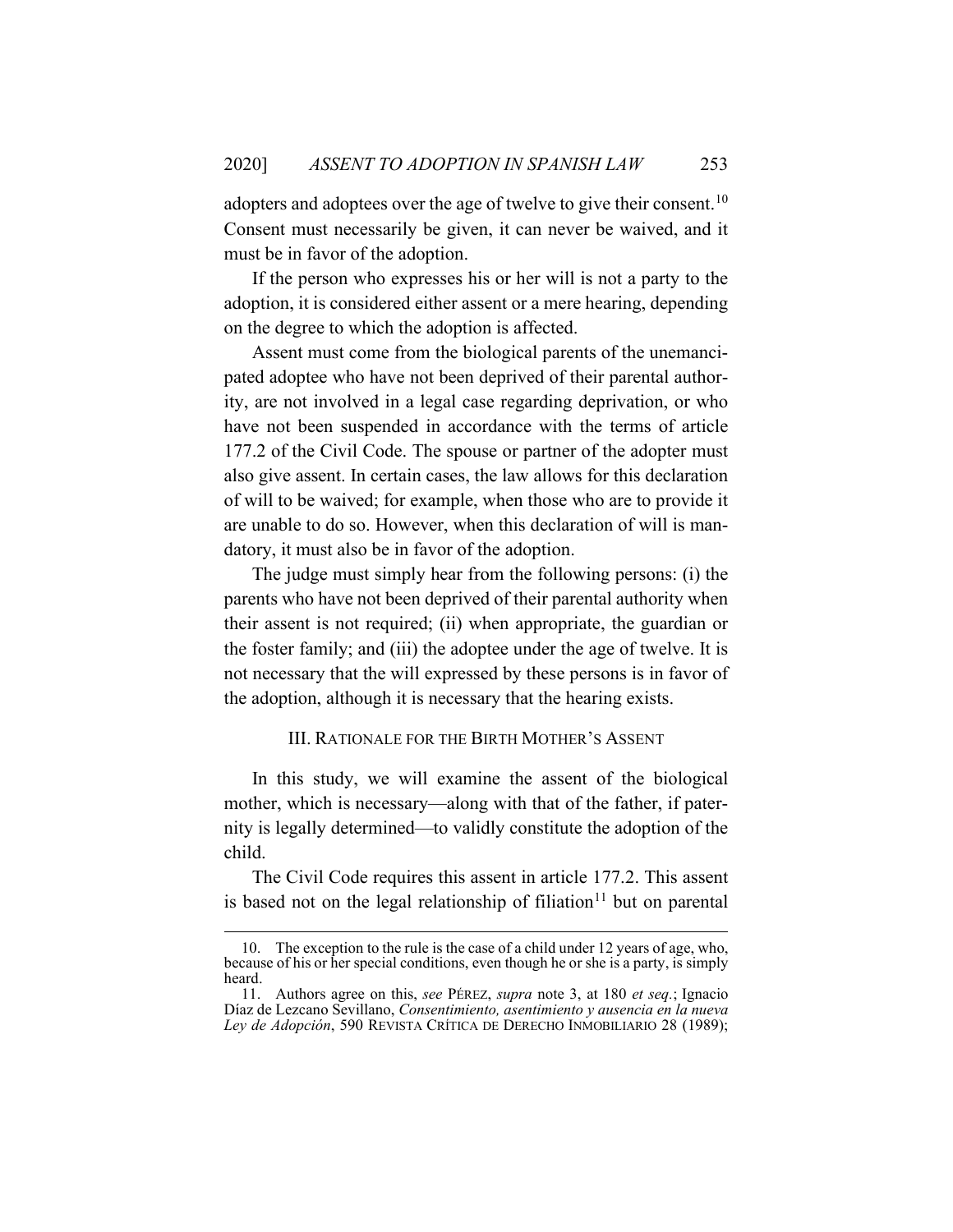authority.<sup>[12](#page-6-0)</sup> This distinction is revealed by the exemption from the requirement when parental authority no longer exists or is affected. In particular, the need for the parent's assent is excluded: (a) when the adoptee is emancipated,  $13$  since the adoptee is no longer subject to the parental authority of his or her biological parents; (b) or when the parents have been deprived of their parental authority,  $14$  are involved in a pending case for deprivation or have been suspended from these rights for two years following a declaration of abandon-ment.<sup>[15](#page-6-3)</sup> In this sense, the doctrine justifies the need for assent by noting that adoption extinguishes parental authority<sup>[16](#page-6-4)</sup> and, therefore, cannot take place outside of it.<sup>[17](#page-6-5)</sup>

<span id="page-6-0"></span>12. Parental authority (known as "patria potestad") is regulated by articles 154 *et seq.* CC. Art. 154 states the following:

Non-emancipated children shall be under the parents' parental authority. Parental authority shall be exercised always for the benefit of the children, according to their personality, and respecting their rights and physical and psychological integrity. This authority comprises the following duties and powers: 1. To look after them, to have them in their company, feed them, educate them and provide them with a comprehensive upbringing. 2. To represent them and to manage their property.

<span id="page-6-1"></span>13. *See* arts. 314 *et seq.* CC. Emancipation occurs by attaining the age of majority (18 years old). But a minor who has reached the age of 16 can be emancipated by his or her parents or a judge. The emancipated minor is no longer under parental authority and may govern his or her person and property as if he or she were of age, although in order to perform some acts of special importance he or she needs the authorization of his or her parents. The juridical relationship between parent and child does not disappear with emancipation.

<span id="page-6-3"></span><span id="page-6-2"></span>14. Deprivation of parental authority is regulated in art. 170 CC: "The father or the mother may be deprived in whole or in part of their authority pursuant to a judgement on grounds of breach of the duties inherent thereto, or rendered in criminal or matrimonial proceedings."

15. Art. 172 CC states:

16. Art. 169.3 CC.

<span id="page-6-5"></span><span id="page-6-4"></span>17. *See*, *e.g.*, José Luis Artero Felipe, *El elemento volitivo en la adopción*, 12 ACCIONES E INVESTIGACIONES SOCIALES 65 (2001); BLANCA GESTO ALONSO, EL PROCEDIMIENTO DE ADOPCIÓN 67 (Aranzadi 2013).

<span id="page-6-7"></span><span id="page-6-6"></span>Eduardo Hijas Fernández, *Las manifestaciones de voluntad en la constitución de la adopción*, 583 REVISTA GENERAL DE DERECHO 2748 (1993); VARGAS, *supra* not[e 8,](#page-4-2) at 232.

If the public entity entrusted with the protection of minors in the respective territory were to become aware that a minor is in a situation of neglect, it shall have ipso iure the guardianship of such minor.  $\dots$  A situation of neglect shall be deemed to exist de facto as a result of the breach or the impossible or inadequate exercise of the protection duties set forth by the laws for the custody of minors, when they should be deprived of the necessary moral or material assistance.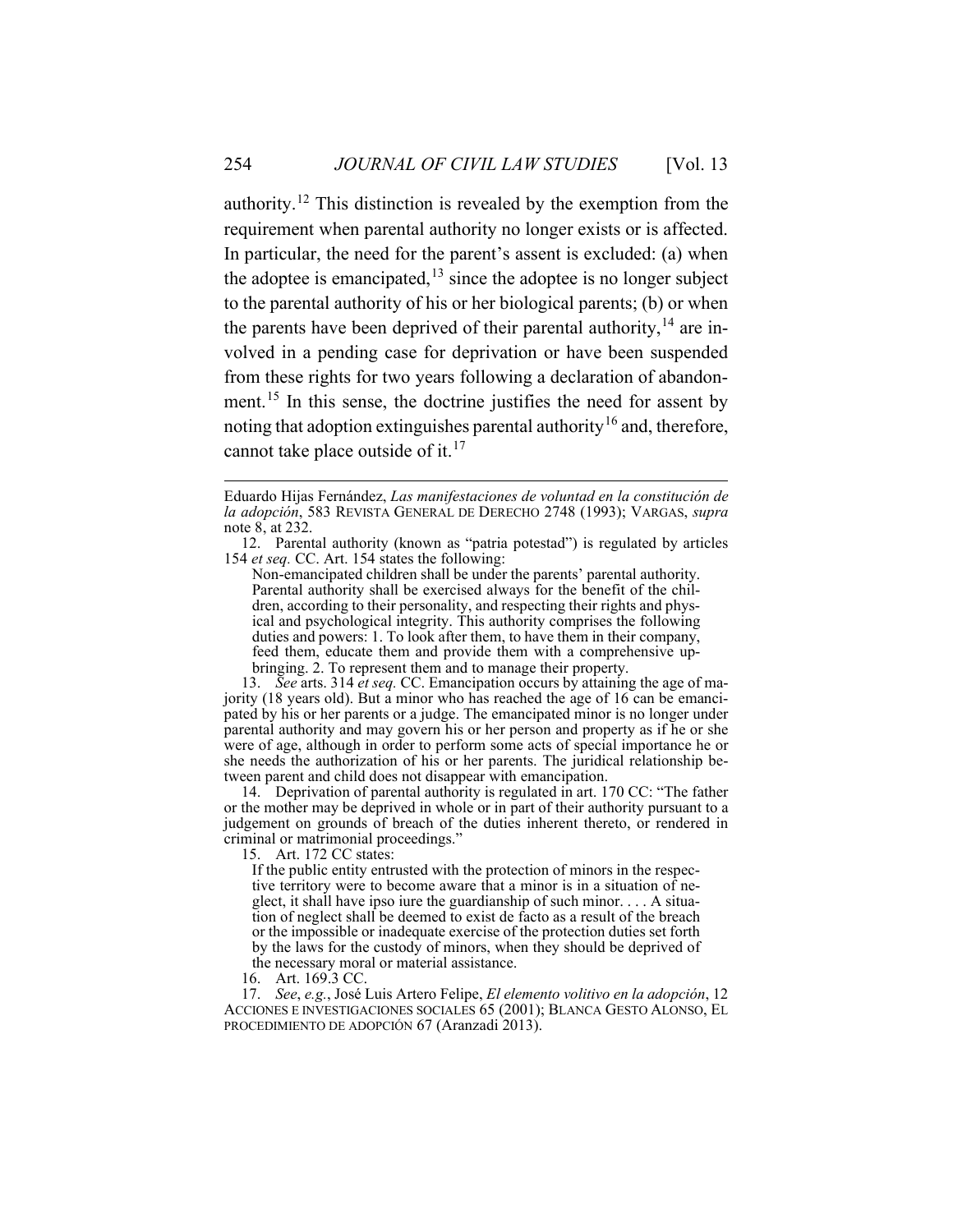I believe, however, that the assent of the parents must transcend parental authority and be based on the juridical relationship between parent and child. Adoption does indeed put an end to parental authority, but it only does so because the filiation bond is extinguished. What is essential is not that parental authority ends, but that filiation disappears. Parental authority is merely an institution for the protection of minors that the law links to parenthood. The parental relationship has legal content and a significance in the lives of those who form a part of it that is much more important in intensity and extension than the mere attribution of this temporary function-duty. Through the regulation of filiation, the law attributes legal support to a relationship that is given by nature itself. The legal bond established according to the rules for determining parentage can only be destroyed if it is demonstrated in a judicial proceeding that the paternity or maternity is not authentic. If they are valid, the bond remains. Notwithstanding the above, by regulating adoption, the legal system has provided for the creation of a parent-child relationship not based on biology. Since the constitution of this new bond necessarily entails the disappearance of the original bond, the biological parents, as parties directly involved, must take part: the relationship that the law created to recognize their natural bond will cease to exist. That is the basis of their assent to adoption.

That said, if the parents do not comply with their parental duties and place their child in a situation of need, then the above mentioned does not prevent that priority be given to the child's best interests over that of their parents. This makes it easier for the State to reintegrate the child into another family through adoption, without the need for the assent of the biological parents, thus depriving them of the possibility of deciding on the continuity of the parent-child relationship.

What would exclude the juridical relationship between parent and child as a basis for parental assent to adoption is the possibility that an emancipated child could be adopted without the assent of the parents. This adoption would be a unilateral break of the parent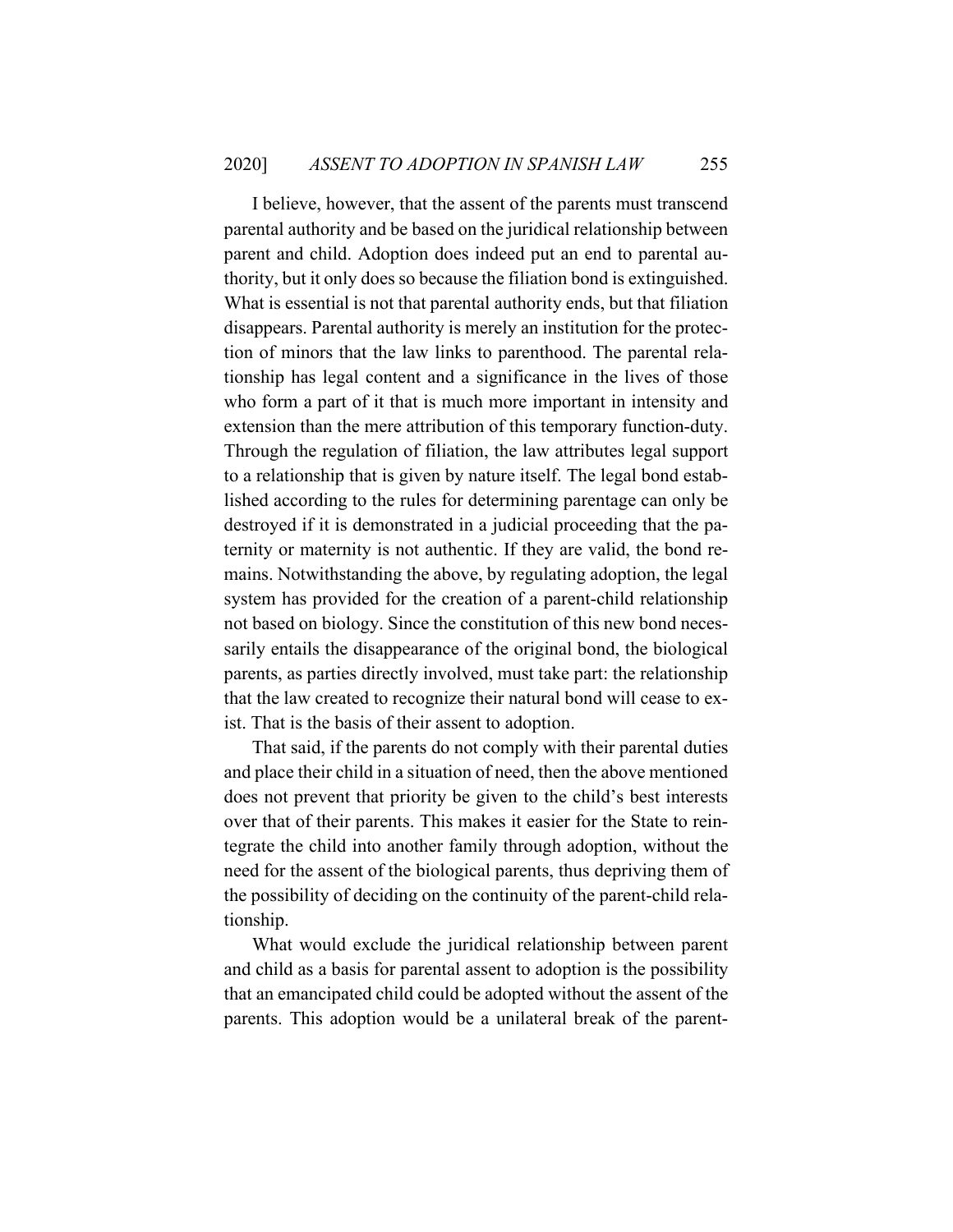child bond without the child having a real need to be protected or without the parents having failed in their duties; and this fact would leave them defenseless. Naturally, precautions should be taken to avoid the prevention of a fair adoption due to a malicious refusal of the parents.

It should not be forgotten that the relationship between a parent and a child is the strongest to exist. If the law is not indifferent to the more—admittedly—banal or collateral interests of other subjects, such as those of the adopter's spouse or partner, it should not disregard the interests that derive from this essential bond. These are, in fact, interests that are taken into account by international conventions: the Convention on the Rights of the Child states in article 9 that "States Parties shall ensure that a child shall not be separated from his or her parents against their will" and in article 21, it specifies, concerning adoption, that those persons involved, including the parents, must give their "informed consent." The European Conven-tion on Adoption<sup>[18](#page-8-1)</sup> also requires the assent of the parents and that the parents are duly informed: "of the effects of their consent, in particular whether or not an adoption will result in the termination of the legal relationship between the child and his or her family of origin." And the European Court of Human Rights has stated that adoption without the assent of the mother may be contrary to the right to family life proclaimed by article 8 of the European Conven-tion on Human Rights.<sup>[19](#page-8-2)</sup>

# <span id="page-8-0"></span>IV. CHARACTERISTICS OF THE BIRTH MOTHER'S ASSENT

The assent of the biological mother, just as—when applicable that of the father, is presented as a necessary but non-binding manifestation of the will of the person who is not a party to the adoptive bond but is affected by it.

<span id="page-8-1"></span><sup>18.</sup> European Convention on the Adoption of Children, art. 5(1)(a).

<span id="page-8-2"></span><sup>19.</sup> *See Omorefe c. Espagne,* No. 69339/16, June 23, 2020.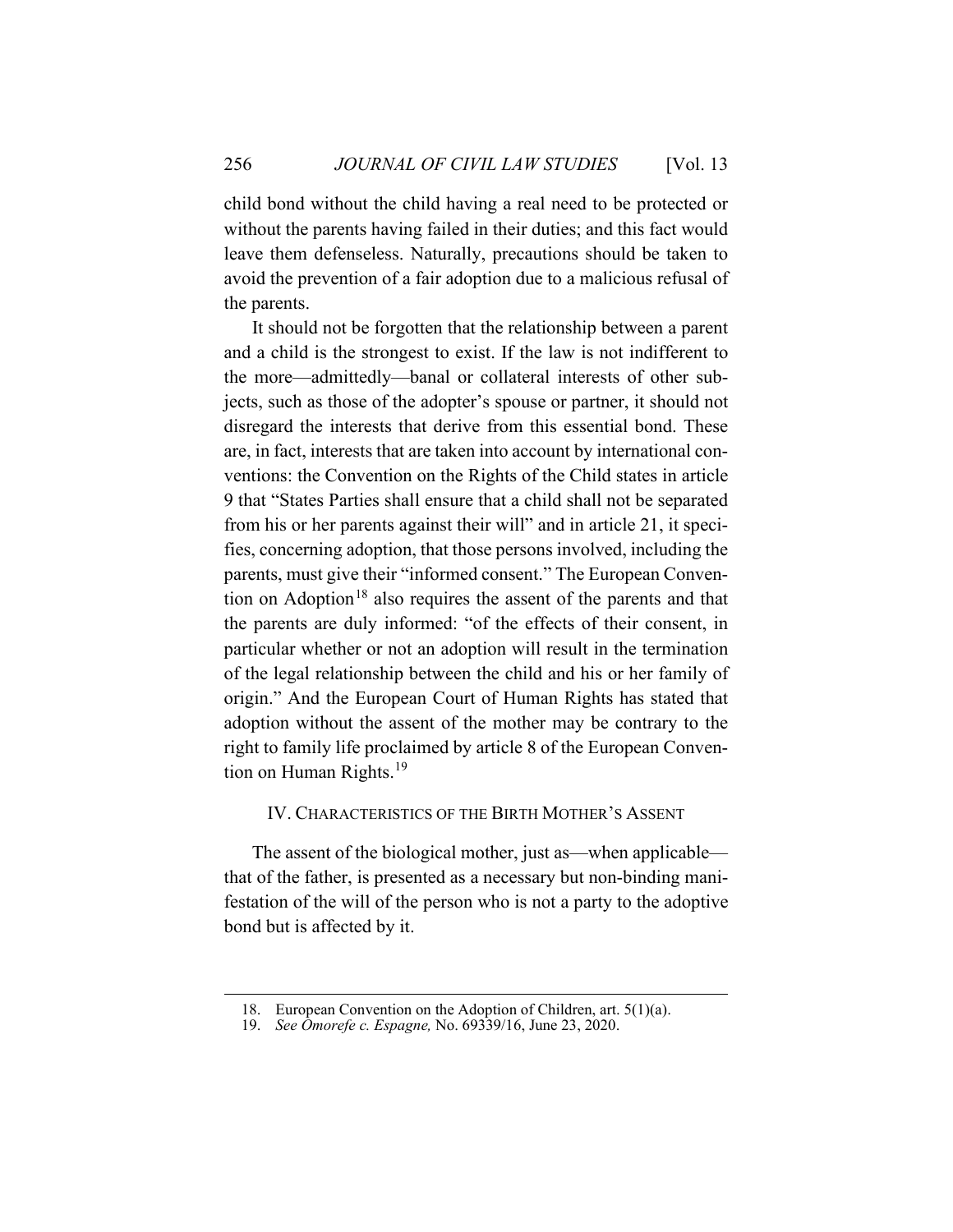Her favorable will is a condition *sine qua non* for the valid constitution of the adoption. With that manifestation of her will, the birth mother, not a party to the bond but affected by it, does not assume the content of the juridical relationship of the adoption, with the rights and duties that compose it, but authorizes the production of those effects. [20](#page-9-0) This authorization, is necessary, but—just as with consent—not binding for the judge. The judge is not obligated to grant the adoption, but once the necessary requirements have been met, he or she can decide freely in the best interests of the child.

The mere existence of the biological mother, and in some cases of the legally identified biological father, does not make her assent to the adoption mandatory, but the concurrence of certain circumstances provided by law is necessary. As already mentioned, the adoptee must not be emancipated, and the biological parent must not be deprived of his or her parental authority by a final judgement, nor have legal grounds for such deprivation, nor have his or her parental authority suspended within the period of two years after the notification of the declaration of abandonment without opposition or with opposition dismissed. [21](#page-9-1)

However, the Civil Code admits the possibility that, when assent is required due to the circumstances indicated, it can be dispensed with if the mother who is obliged to provide it is unable to do so. Reasons for this may include, for example, that her capacity to act has changed, that she has been declared judicially absent, that her whereabouts are unknown so that it is impossible to summon her, or that if, having been summoned, she does not appear.<sup>[22](#page-9-2)</sup>

<span id="page-9-0"></span><sup>20.</sup> This function of authorization of legal effects has already been referred to by VARGAS *supra* note [8,](#page-4-2) at 227. *See* PÉREZ, *supra* note [3,](#page-2-4) at 191, he observes that assent is not a diminished or attenuated consent but is a qualified consentauthorization for the actions of those who are not subject to the relationship that is to be constituted by judicial decision. *See also* Miguel Ángel Pérez Álvarez, *Comentario al art. 177 del Código civil*, *in* CÓDIGO CIVIL COMENTADO 937 (2d ed., Pedro de Pablo Contreras et al. eds., Civitas 2016).

<sup>21.</sup> Art. 177.2.2 CC.

<span id="page-9-2"></span><span id="page-9-1"></span><sup>22.</sup> *See* art. 177.2 CC; *see also* art. 38.3, Law 15/2015, of July 2, 2015, Law on Voluntary Jurisdiction Law [hereinafter LVJ].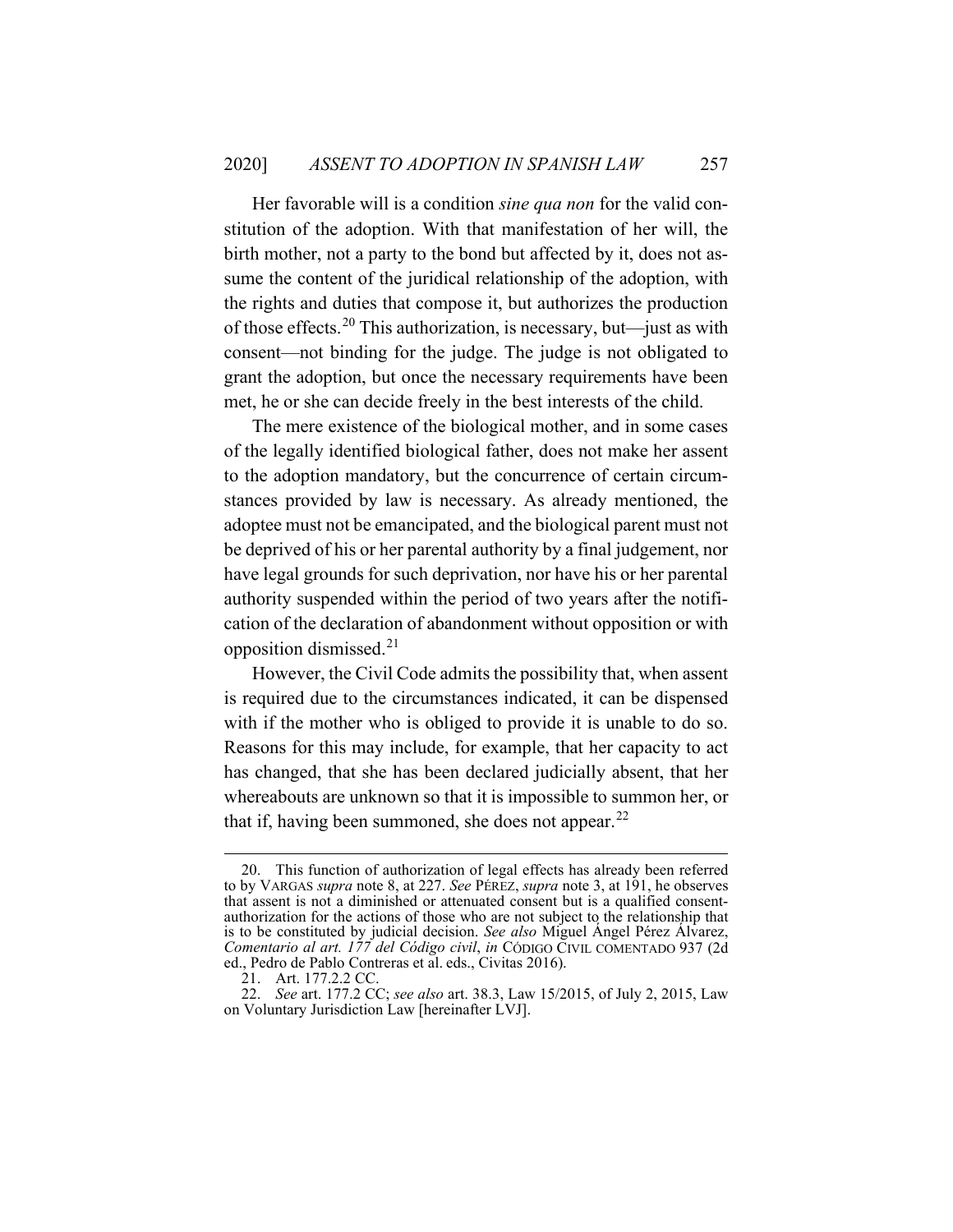The basis and importance of the mother's assent have already been pointed out. However, sometimes, situations of impossibility or neglect of duties may arise in connection with the manifestation of this will, which may even block the adoption. In such cases where the judge cannot count on the mother's assent, if he or she believes that adoption is the best option and that it stands a good chance of being a successful one, preventing the judge from establishing the adoption would cause significant damage to the minor, who would be deprived of the protection that this measure of family integration offers him. For this reason, the legislator—balancing these circumstances and the interests of the child and the mother—is inclined to favor the benefit of the child. Thus, the legislator regulates the possibility that, in these cases, the adoption can be validly constituted even without the mandatory assent, sacrificing, if necessary, the possible interest of the mother, who is still a third party in the adoption. In short, it seeks to avoid a situation in which a failure to comply with a presupposition—intended to guarantee the interests of a third party—caused either by impossibility or by the abandonment of obligations of the holder of such interests, might prevent an unprotected minor access to a family-integration measure. It should not be forgotten that adoption is a measure for the protection of minors.

Notwithstanding the foregoing, the law provides for the possibility that a mother who has been unable to give her assent through no fault of her own may, if certain circumstances arise, request the termination of the adoption under the terms of article  $180.2$  CC.<sup>[23](#page-10-0)</sup>

As to the particular or abstract nature of the mother's authorization of effects, article 177.2 *in fine* expressly excludes the possibility that in adoptions requiring a prior proposal from the public body, the assent of the parents may be given to specific adopters. The provision, which had been contained in the Law on Civil Procedure of 1881 in art. 1830 (since 1987), has been relocated to the Civil Code

<span id="page-10-0"></span><sup>23.</sup> *See* Antonio Vela Sánchez, *Irrevocabilidad, nulidad y extinción de la adopción*, 70 ANUARIO DE DERECHO CIVIL 1230 *et seq.* (2017) for a work on the extinction of adoption.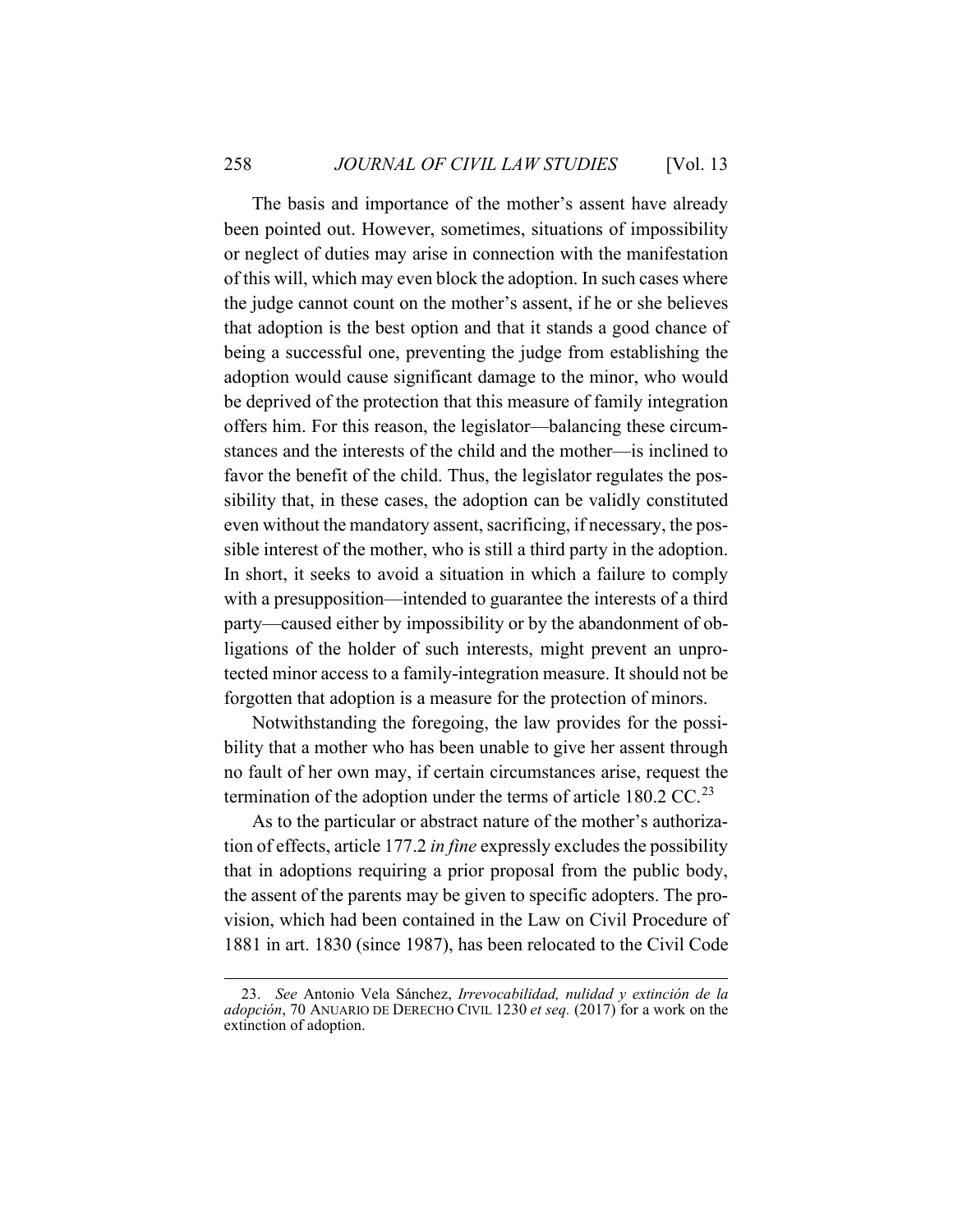by Law 26/2015. In order to avoid irregular actions and child trafficking, the law excludes biological parents from decisions related to the selection of adopters, which is the responsibility of the administration. To admit assent with respect to specific adopters would imply interference in the selection work of the public entity, which would then be seen as subject to the control and approval of the parents. Precisely for this reason, the precept refers to cases in which a previous proposal is required: when there is no proposal from the public body, which is the exception, the adopters are determined by the legally foreseen circumstances and—theoretically—they are not chosen. [24](#page-11-0) On the other hand, in such cases, in reality, either the prohibition is illogical (when the adopter is the spouse or partner of the parent<sup>25</sup>) or it is simply not possible or necessary to obtain their assent (when the parents have died and an uncle is going to adopt the orphan,<sup>[26](#page-11-2)</sup> when the child is emancipated<sup>[27](#page-11-3)</sup> or when a guardian is go-ing to adopt the child already under their care<sup>[28](#page-11-4)</sup>). In view of the above, it can be said that, in general, the effect authorized by the biological mother, and in some cases the father, is the rupture of

<span id="page-11-0"></span><sup>24.</sup> Art. 176 CC states that:

<sup>[</sup>N]o proposal shall be required if the prospective adoptee meets any of the following circumstances:

<sup>1.</sup> Being an orphan and a relative of the adopter in the third degree by consanguinity or affinity.

<sup>2.</sup> Being a child of the spouse or person partnered with the adopter in an emotional relationship akin to marriage.

<sup>3.</sup> Having been in legal foster care for more than a year under a measure of a pre-adoptive foster care, or having been under the adopter's guardianship for the same time.

<sup>4.</sup> Being of legal age or an emancipated minor.

<sup>25.</sup> *See* art. 176.2.2 CC.

<sup>26.</sup> *See* art. 176.2.1 CC.

<sup>27.</sup> *See* art. 176.2.4 CC.

<span id="page-11-4"></span><span id="page-11-3"></span><span id="page-11-2"></span><span id="page-11-1"></span><sup>28.</sup> *See* art. 176.2.3 CC: The prohibition would make sense only in the case of adoption—without proposal—by the pre-adoptive guardian for more than one year, as there would have been a prior selection by the public entity and there could be interference.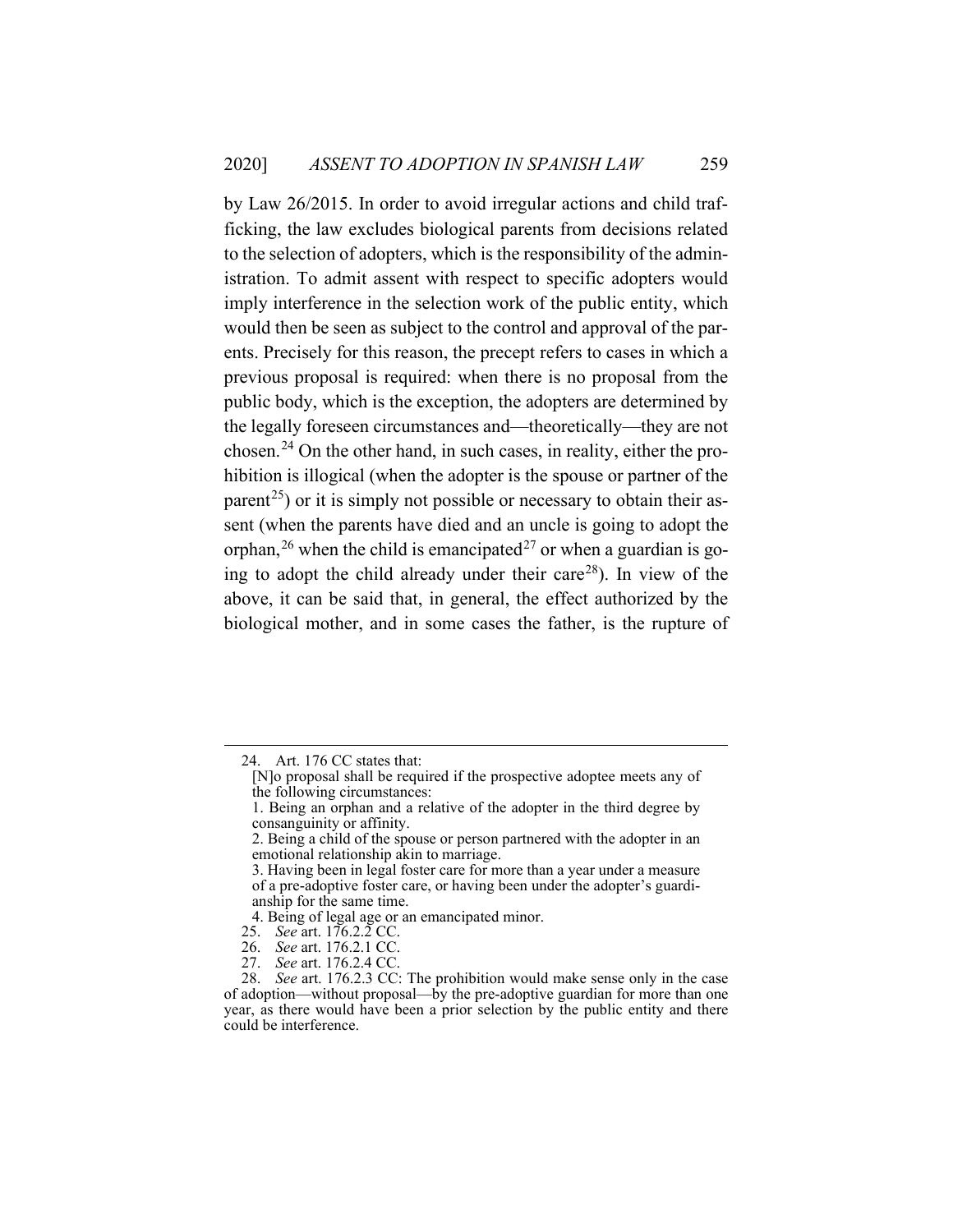their legal parental bonds and the constitution of new ones,  $29$  with indifference as to who these bonds are formed with. $30$ 

Finally, the declaration of the mother's will is of a strictly personal nature, as it will be shown below. This excludes the possibility of representation. Proof of this is that, as has been mentioned, article 177.2 CC establishes that assent can be dispensed with when the person who must give it is unable to do so.<sup>[31](#page-12-3)</sup>

# <span id="page-12-5"></span>V. FORM OF THE BIRTH MOTHER'S ASSENT

<span id="page-12-0"></span>Law 26/2015 has introduced a new paragraph in article 177 CC, which refers jointly to the form of issuance of consents and assents: "they shall be freely granted, with the required legal form and in writing, after information about the consequences thereof has been provided." Since it refers to the "required legal form," it is necessary to refer to the specific provisions of the law in this regard: in particular to article 177.2 of the Civil Code and, especially, articles 35.2 and 37.1 of Law 15/2015, of July 2, 2015, on Voluntary Jurisdiction (LVJ)—which replaces the provisions of the Civil Procedure Law  $(LCP).$ <sup>[32](#page-12-4)</sup>

<span id="page-12-1"></span><sup>29.</sup> It should be noted that except in the case of an open adoption, the possibility of the birth parents having knowledge of the specific adopters proposed is, or should be, limited. Art. 39.2 LVJ establishes that the proceedings will be carried out with appropriate reservation, avoiding in particular that the family of origin has knowledge of the adoptive one. So it would not be easy for birth parents to give their assent to the adopters. This possibility was expressly excluded by lawmakers in order to reinforce their policy of combating these irregular practices.

<span id="page-12-2"></span><sup>30.</sup> *See* PÉREZ, *supra* note [3,](#page-2-4) at 184: Pérez Álvarez has observed that what the law prohibits is that the assent of the parents refer to "specific adopters," that is to say, the personalized determination of the adopter, but not the circumstances that must be present in it. He therefore considers that "nothing precludes the possibility for parents to condition their assent to the fact that the adoptive parents meet certain circumstances (morality, livelihood, or concurrence of certain family budgets. . . .)." He adds that "if this is admitted, it would appear that what is excluded is subjectively-conditioned assent, but not assent that would have been objectively conditioned." In the same sense, María Angeles Parra Lucán, *Autonomía de la voluntad y derecho de familia, in* 1 AUTONOMÍA DE LA VOLUNTAD EN EL DERECHO PRIVADO: ESTUDIOS EN CONMEMORACIÓN DEL 150 ANIVERSARIO DE LA LEY DEL NOTARIADO 421-422 (Wolters Kluwer 2012).

<sup>31.</sup> *See* section VI.

<span id="page-12-4"></span><span id="page-12-3"></span><sup>32.</sup> Before the LVJ, the matter had been regulated, since 1987, by the Civil Procedure Act of 1881 under arts. 1829.1(c), 1830. The new law has retained the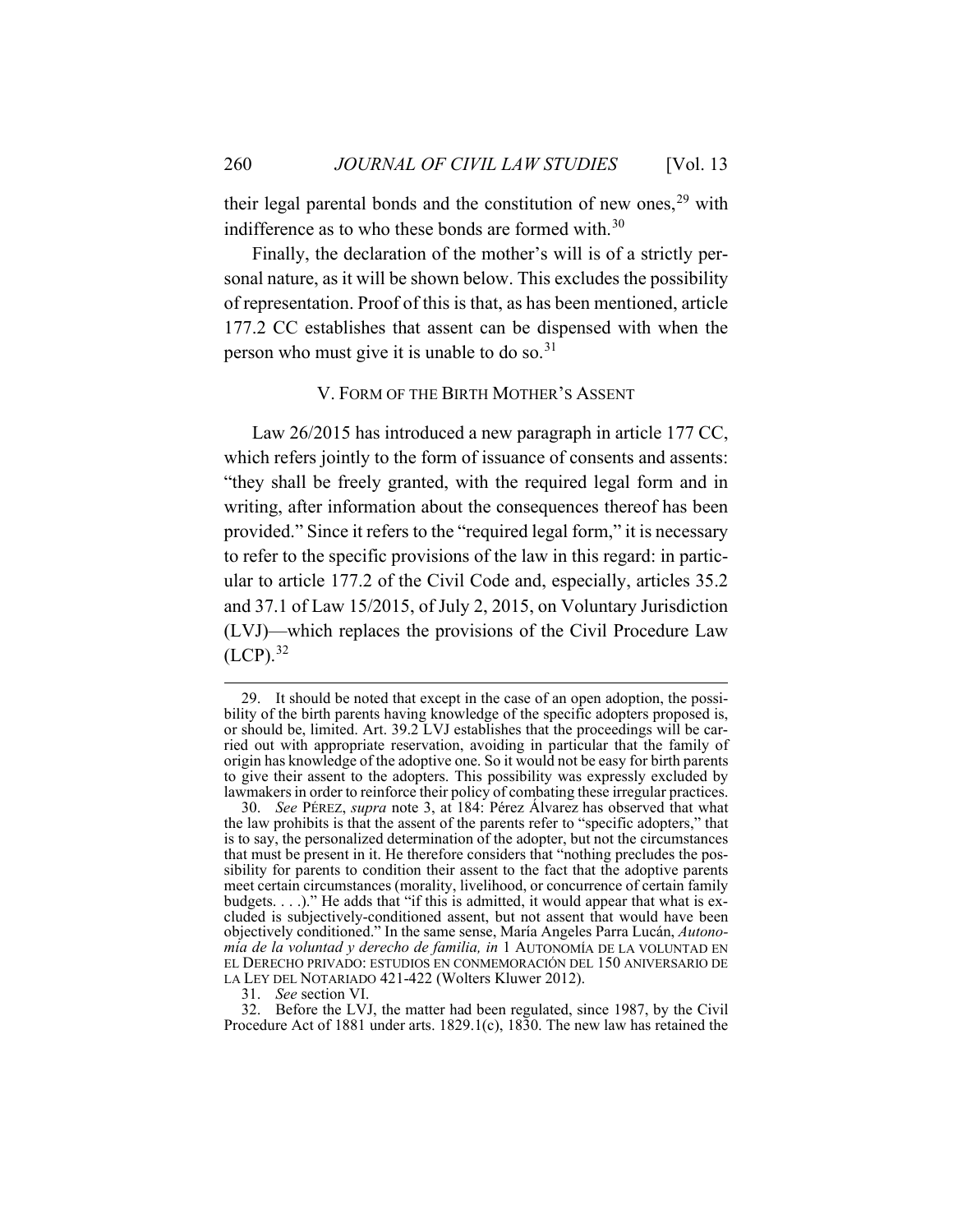In view of these precepts, the issuance of the biological mother's assent is not obligatory before the judge, unlike the consent of those who are part of the adoption. The law establishes two different moments for the provision of assent—before or after the opening of a file for a specific adoption and three ways of issuing it: in a public document, before the public entity, or before the judge, which links the different phases or moments:

(i) Issuance of assent before the file is opened: the law allows assent to be given before the adoption file is opened, either before the public body or in a public document, at the choice of the issuer. This prior assent must be stated in the proposal of the public entity, so that the court clerk does not summon the mother and that the judge is aware of the fulfilment of the requirement.<sup>[33](#page-13-0)</sup>

The assent thus given has an expiry period of six months from its issuance.[34](#page-13-1) Although the Voluntary Jurisdiction Law does not expressly say so, it seems that the time at which it must be checked whether the assent has expired is when the adoption proposal is submitted. This was stated in the previous article 1830.2 LCP. This precept also indicated that, once this period had passed, it was necessary for the assent to be renewed before the judge. The new article 37.1 LVJ does not expressly mention the necessary renewal before the judge either, but it can be deduced, without a doubt, from the provision for summoning the subjects in question before the judge.

On the other hand, inasmuch as the law does not establish the irrevocability of the assent thus given, there does not seem to be any inconvenience in the possibility that, so long as a file is not initiated, a retraction of assent may be issued in the same form in which it was given. In such a case, the mother obligated to give her assent must be summoned under the terms of article 37.1 LVJ in order to issue it before the judge, if necessary.

<span id="page-13-1"></span><span id="page-13-0"></span>essence of the previous regulation, although with some variation in the wording of the rules entailing certain substantive changes.

<sup>33.</sup> *See* arts. 35.2-35.4 LVJ; *see also* art. 37.2 LVJ.

<sup>34.</sup> Art. 37.1.2 LVJ.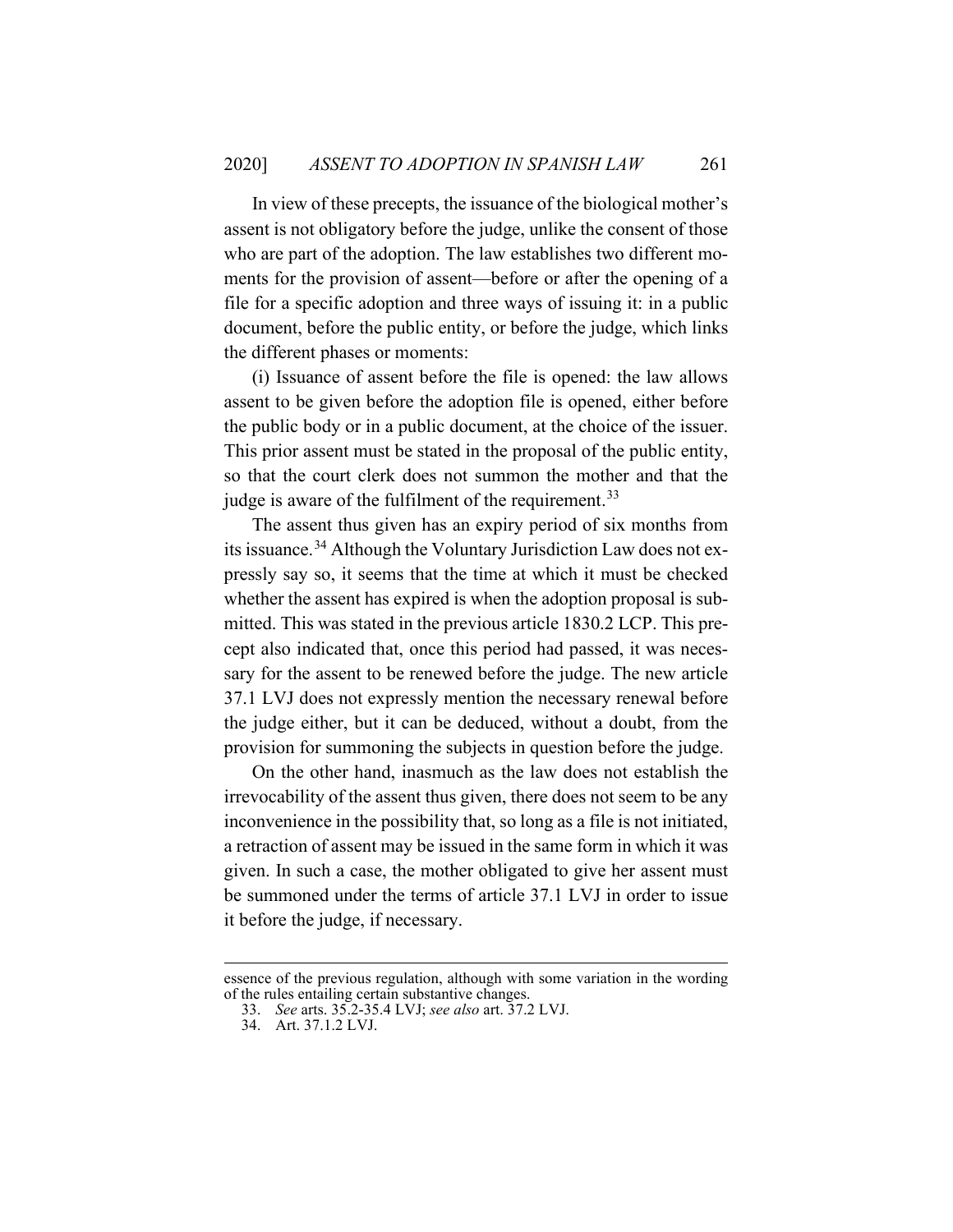(ii) Issuance of the assent once the file has been opened: once the file has been opened, the mother who, according to article 177.2 CC, must assent and has not yet done so—either in a public document or before the public entity—or who, having given her assent more than six months ago such that it has expired, will be sum-moned to do so before the judge.<sup>[35](#page-14-0)</sup>

In regard to the possibility that, having given assent before the judge, it could be revoked before a decision is made, it is not easily defensible, just as it happens in the case of consent. Just as consent—of adopters and, if applicable, the adopted—is configured by the law as an essential element in the constitution of the adoption, so that it is not possible to imagine an adoption without the favorable will of those who are a party to it, the same is not true of assent, since—as has already been explained—the law has no problem in declaring an adoption without it. It must be also added that a great deal of damage could be caused to the child by desisting at the last minute—after the time and energy invested in the procedure—by a person whose will is not considered essential by the law.<sup>[36](#page-14-1)</sup> For all these reasons, revocation is not easily justifiable. Notwithstanding the above, the fact that it does not seem defensible that the mother's repentance automatically prevents the constitution of the adoption does not mean that the judge should disregard it: if he or she is aware of this circumstance, it should be considered in making the final de-cision.<sup>[37](#page-14-2)</sup> It should not be forgotten that the judge in the adoption resolution must decide in accordance with the best interests of the child. [38](#page-14-3)

<sup>35.</sup> Art. 37.1 LVJ.

<span id="page-14-3"></span><span id="page-14-2"></span><span id="page-14-1"></span><span id="page-14-0"></span><sup>36.</sup> In this sense, you have to count on it. According to Organic Law 8/2015, of July 22, 2015, art. 2.3(c), the irreversible effect of the passage of time on the development of the child is an element to be taken into account in determining the interest of the child.

<sup>37.</sup> *See* art. 176.1 CC.

<sup>38.</sup> *See* art. 176.1 CC and art. 39.1 LVJ.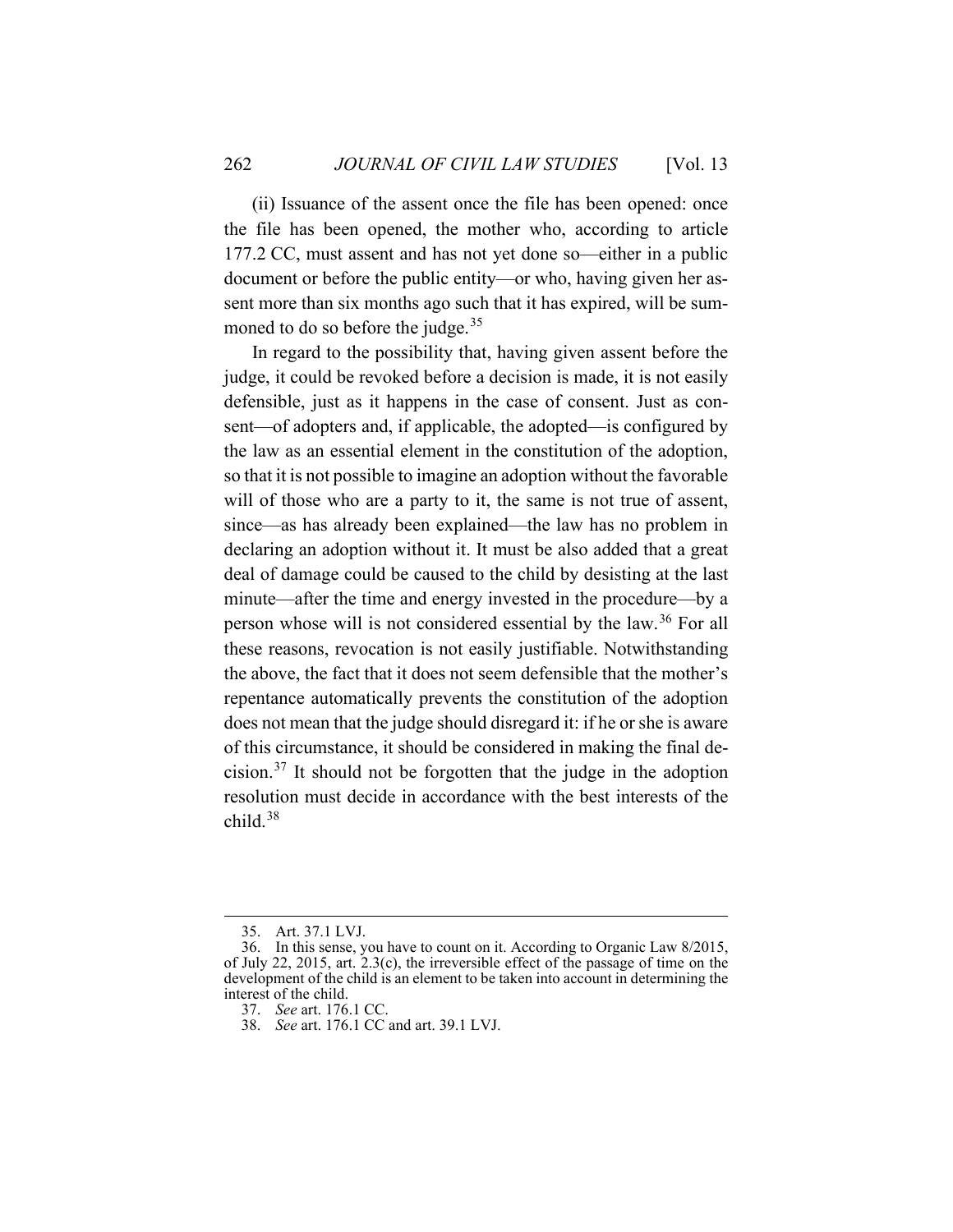### VI. BIRTH MOTHER'S CAPACITY TO ASSENT

<span id="page-15-0"></span>The Civil Code does not contain any special provisions regarding the capacity to give assent to adoption. This may pose problems in cases where the biological mother lacks the general capacity to act because she has not reached the age of majority<sup>[39](#page-15-1)</sup> or because an order depriving her of capacity to act has been issued.<sup>[40](#page-15-2)</sup>

In such cases, someone could argue that that the assent to the adoption of the child should be given by the mother's representatives. However, assent is a strictly personal act, which excludes representation. Proof of this is that the law admits that assent is dis-pensed with when the one who must give it is unable to do so.<sup>[41](#page-15-3)</sup> It should be remembered that strictly personal acts are those that, due to their importance or centrality, can only be performed by the person herself. For these acts, the natural capacity to give valid consent is sufficient, and representation is excluded. Insofar as the mother's assent implies the elimination of the legal mother-child relationship and the consequent modification of her "civil status,"[42](#page-15-4) it falls within the category of a personal act. Because of this, no one can supplant her in this decision. Therefore, her natural capacity should be sufficient to issue her assent.

<sup>39.</sup> *See* art. 322 CC.

<span id="page-15-2"></span><span id="page-15-1"></span><sup>40.</sup> *See* art. 199 CC. *See also* art. 322 CC. In Spanish law "A person who is of legal age (18 years old) has capacity for all acts of civil life. . . ." But when the person of legal age does not have the natural capacity to govern himself, he or she may be deprived of the capacity to act in law by means of a judicial decision. Art. 199 CC. states: "No one may be declared incapable save pursuant to a court judgement due to the causes set forth in the law." And art. 200 CC states: "Persistent physical or mental illnesses or deficiencies which prevent a person from governing himself shall be causes for incapacitation." A legally incapacitated person has a guardian who takes care of his or her person and property and who can represent him or her.

<sup>41.</sup> *See* art. 177.2 CC.

<span id="page-15-4"></span><span id="page-15-3"></span><sup>42.</sup> In Spanish law, "civil status" includes personal situations, endowed with a certain stability and permanence, which influence the person's capacity to act or determine the attribution of specific rights or duties, and which the legal system considers fundamental for the organization of society, thereby granting them the same formal regime which basically affects the allocation of certain shares and the peculiarities of their evidence.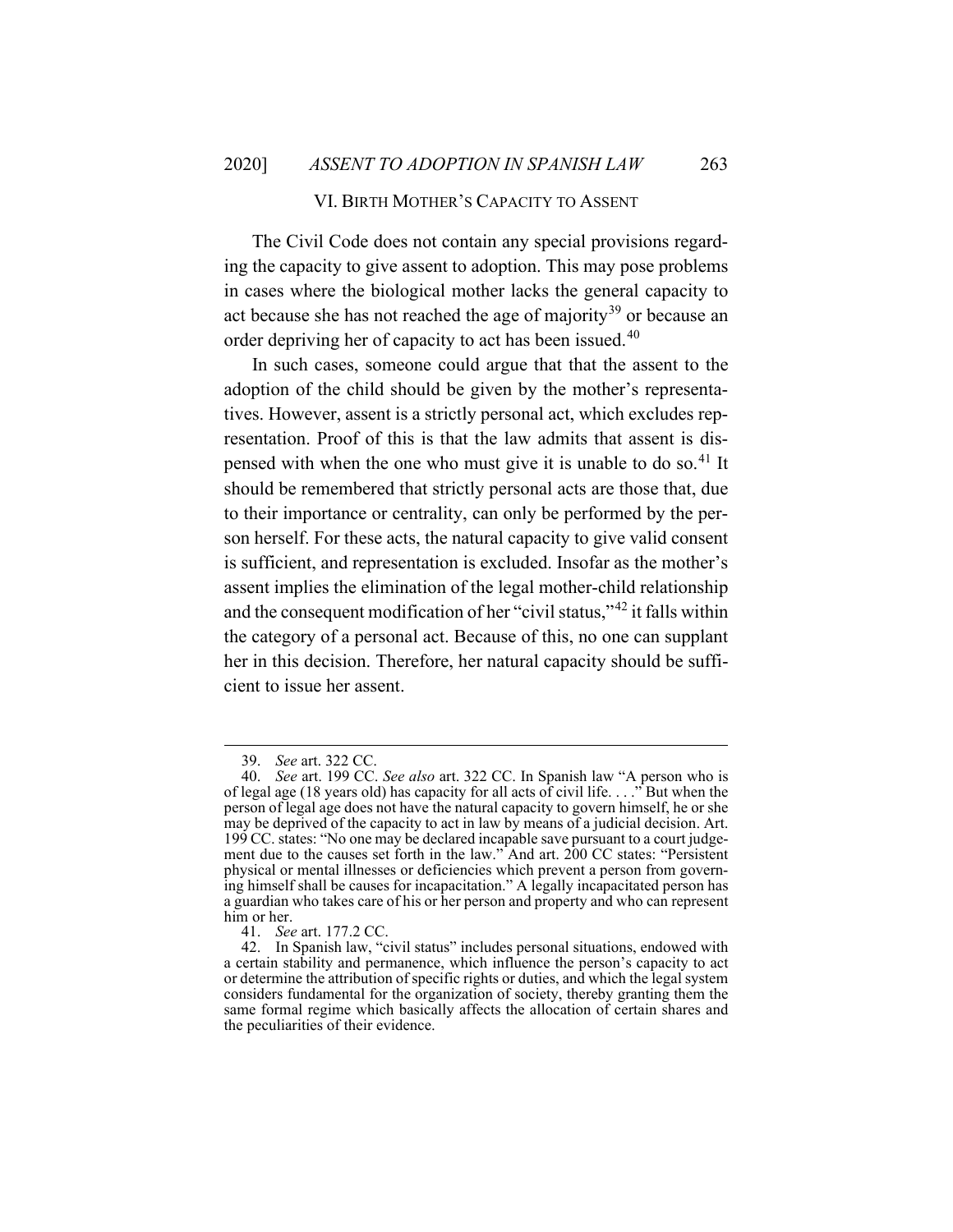Concerning the natural capacity to perform strictly personal acts, the law sometimes establishes a general presumption of aptitude for specific acts when the person reaches a certain age, thus avoiding the need to examine capacity in each specific case. For example, in the case of a will—with the exception of a holographic will—there is a general presumption of natural capacity to create a valid will after the age of fourteen.<sup>[43](#page-16-0)</sup> In the case of a marriage, the law indirectly presumes that from the age of sixteen onwards the person has the capacity to consent to the marriage.<sup>[44](#page-16-1)</sup> When recognizing children, it is also indirectly presumed that the person has the full natural capacity to do so from the age of sixteen onwards, excluding the need for judicial approval. [45](#page-16-2)

This does not hold in the specific case of assent to adoption, where the law does not establish a presumption of natural capacity from a specific age. This provision does not seem to impede having the assent of a minor biological mother as a necessary requirement for the valid constitution of the adoption.<sup>[46](#page-16-3)</sup> This presumption is all the more true if one takes into account the legislator's choice to make mandatory the will of the minor regarding the adoption: it requires the consent of the adoptee older than twelve and allows dual adoption by a minor spouse (when the other spouse has reached the age of twenty-five). [47](#page-16-4) On this matter, the *Tribunal Supremo* (Supreme Court) considered an adoption void on the grounds that the assent given by the minor biological mother corresponded to a fictitious adoption. [48](#page-16-5)

<sup>43.</sup> *See* arts. 663.1, 688 CC.

<sup>44.</sup> *Compare* art. 46 CC *with* arts. 317, 320 CC.

<sup>45</sup>*. Compare* art. 121 CC *with* arts. 46, 317, 320 CC.

<span id="page-16-4"></span><span id="page-16-3"></span><span id="page-16-2"></span><span id="page-16-1"></span><span id="page-16-0"></span><sup>46.</sup> Pérez is inclined to consider the mother' assent to be mandatory in cases of minority status: *see* PÉREZ*, supra* note [3,](#page-2-4) at 188 n.229; And, in the same vein, *see* VARGAS, *supra* not[e 8,](#page-4-2) at 233: in relation to parents, Vargas Cabrera observes that "the condition of father or mother and sufficient discernment will suffice to give the corresponding declaration of will."

<sup>47.</sup> PÉREZ, *supra* not[e 3.](#page-2-4)

<span id="page-16-5"></span><sup>48.</sup> *See* Judgement of the *Tribunal Supremo* of Jan. 18, 2012.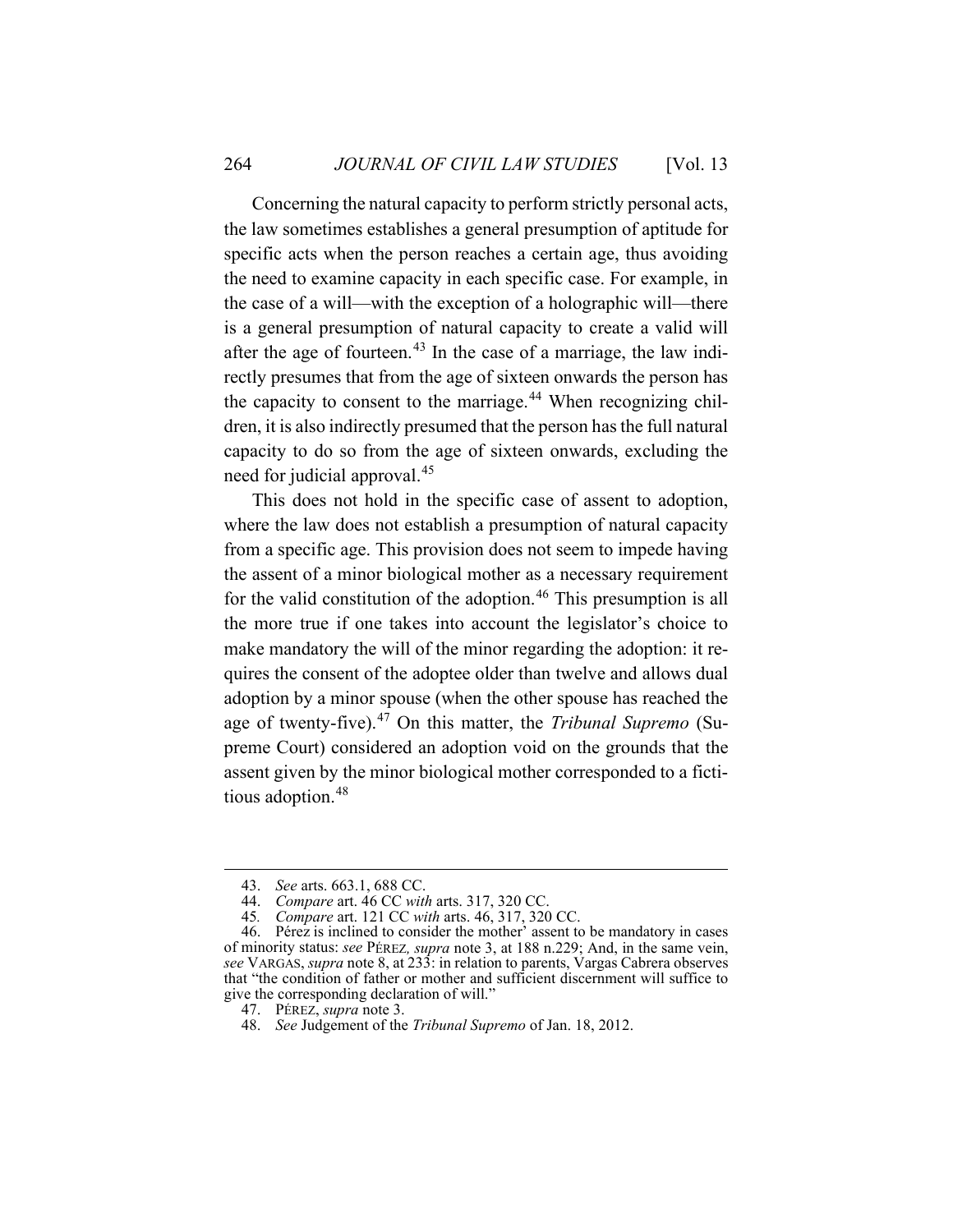Since there is no legal presumption of natural capacity to assent to an adoption based on age, it is necessary to evaluate on a case-bycase basis whether the biological mother has such natural capacity. Given that the degree of physical maturity necessary for a woman to be able to procreate requires her to have reached an age at which she will normally have acquired some capacity for discernment, she will usually be in a position to assent, except in situations of too-early motherhood.

If the biological mother is mentally disabled and a declaration of incapacity exists, the declaration will usually delimit her legal capacity to assent. If nothing is specified in the declaration or there is no declaration, she will only lack the capacity to validly assent if that particular circumstance entails a lack of natural capacity to understand the adoption. [49](#page-17-0)

<span id="page-17-2"></span>In the exceptional case that the mother lacks natural capacity, she will not be able to give valid assent and, given the strictly personal nature of the act, it will also not be possible—as was previously mentioned—for it to be given by proxy. However, this will not paralyze the adoption, since the situation fits the de facto case of "impossibility" mentioned in article 177.2 CC, which allows the judge to waive the assent and continue with the adoption regardless. In such cases, however, the mother will simply be heard by the judge. [50](#page-17-1)

It should be noted that the strictly personal nature of the mother's assent to the adoption excludes not only representation but also assistance: she must give it herself and on her own, without the need, if she is a minor or is legally incapacitated, for her decision to be

<span id="page-17-0"></span><sup>49.</sup> These sources also allude to the lack of discernment when there is no judgement: *see* MANUEL FELIÚ REY, COMENTARIOS DE LA LEY DE ADOPCIÓN 151 (Tecnos 1989); *see also* VARGAS, *supra* not[e 8,](#page-4-2) at 240; Roncesvalles Barber Cárcamo, *La filiación adoptiva*, *in* 5 TRATADO DE DERECHO DE FAMILIA 701 (2d ed., Mariano Yzquierdo Tolsada & Matilde Cuena Casa eds., Aranzadi 2017); Carmen Callejo Rodríguez, *El asentimiento a la adopción de los padres del adoptando no emancipado,* 9 LA LEY DERECHO DE FAMILIA: REVISTA JURÍDICA SOBRE FAMILIA Y MENORES 13 (2016).

<span id="page-17-1"></span><sup>50.</sup> *See* art. 177.3.1 CC.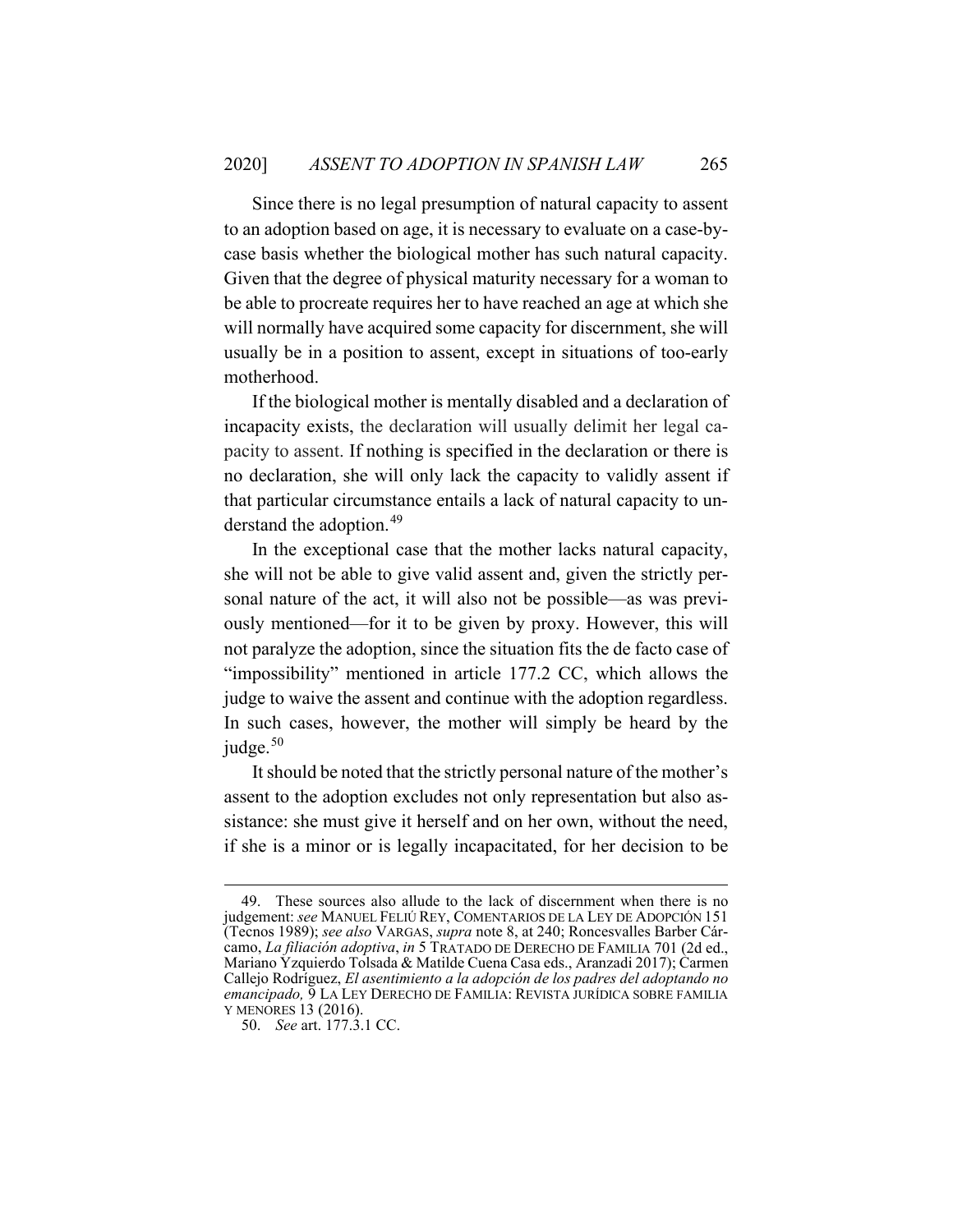accompanied by the consent of her representatives, as is the case with any act of this nature (will, marriage, recognition of children, etc.).<sup>[51](#page-18-0)</sup> The parents of the minor or incapacitated mother do not even have to be heard by the judge. Although traditionally the Civil Code has relied on expressions of will from other relatives or persons related to the parties to the adoption, Law 21/1987 simplified the lineup in order to speed up and favor the adoption. However, the fact that the hearing is not mandatory does not mean that the judge cannot carry it out, if he or she deems it appropriate: article 39.1 LVJ empowers him or her to "order as many procedural acts as he or she considers appropriate."

Finally, it should be noted that, in any case (and as a last resort), the decision as to whether the adoption is appropriate is in the hands of the judge,<sup>[52](#page-18-1)</sup> which means that assent is not exempt from judicial control. In this way, the situation of the minor or the incapacitated mother is not different from that provided for by the law in other strictly personal acts in which, given their transcendence, judicial approval is required. This is what happens, for example, in the case

<span id="page-18-0"></span><sup>51.</sup> It is surprising that, in the judgement of the *Tribunal Supremo* of Jan. 18, 2012, the Court unexplainably expressed the idea that the assent of the minor mother would have required the concurrence of her parents. This can only be justified by the fact that the assent of the biological mother is based on her exercise of parental authority over her child insofar as art. 157 CC provides that the unemancipated minor shall exercise parental authority with the assistance of his or her parents. In this regard, it should be noted that some authors have understood, along these lines, that assent is contained in the functions of parental authority: *see* Barber, *supra* not[e 49,](#page-17-2) at 706. Without denying that, in most cases, the parents agree to the adoption for the sake of the child and are therefore carrying out an act of protection proper to the exercise of this power, it should not be overlooked that this is not always the case (at least directly): a parent may assent to the adoption simply because, thinking of himself or herself, he or she does not want a parental relationship; and, on the other hand, the relationship with the child is more than parental authority, therefore—as already stated—the basis of assent goes beyond this power and lies in the parental relationship. This precludes the application of art. 157 CC to the assent of the biological mother and excludes the need for parental assistance. On the other hand, this entails—as has been developed in the text—its consideration as a strictly personal act, which can only be carried out by the person himself, personally and solely, eliminating the intervention of the parents or representatives.

<span id="page-18-1"></span><sup>52.</sup> *See* art. 176 CC.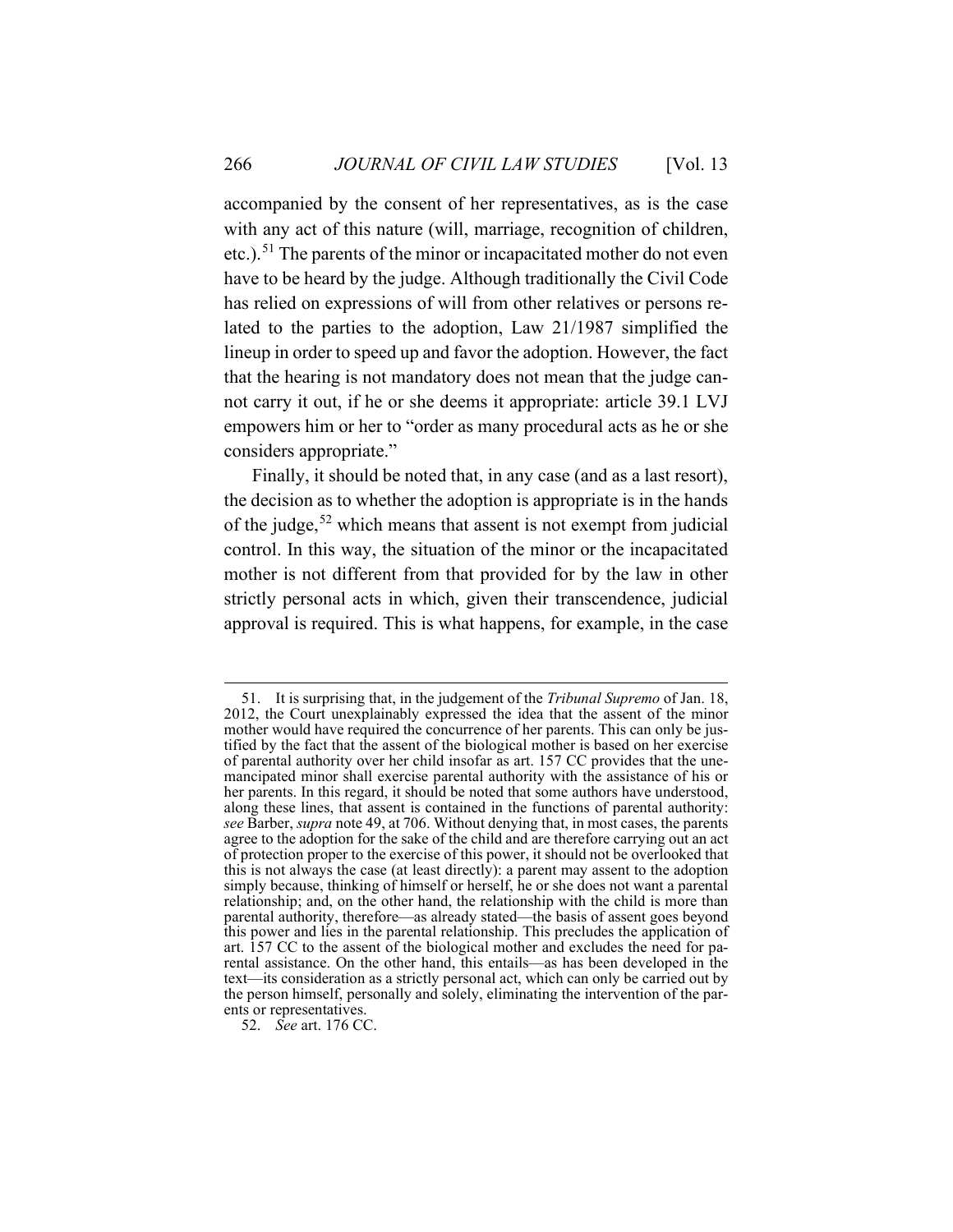of recognition of children by those judged mentally incapable or minors. [53](#page-19-1)

In view of the above, it is desirable to introduce into article 177 CC a specific regulation of the biological mother's capacity to assent to the adoption in order to avoid the court having to infer it by resorting to a systematic interpretation. This is particularly critical because it is not uncommon for the biological mother to be a minor, especially when the adoption takes place immediately after birth. Adding this regulation would prevent doubt and provide legal certainty.

## <span id="page-19-0"></span>VII. THE SIX-WEEK PERIOD: A LIMITATION ON THE AUTONOMY OF WOMEN'S WILL

Since the 1987 reform, the Civil Code has contained a limitation on the biological mother's ability to give assent, which has recently been intensified. The European Convention on the Adoption of Children, executed in Strasbourg on April 24, 1967, established in article 5.4 a minimum period of six weeks after birth for the mother to give her assent to adoption. Some countries have included this period or an even longer one—as part of their legislation. [54](#page-19-2) Others dispensed with a minimum period. [55](#page-19-3) Spain did not ratify the Convention and opted—as Pérez Álvarez notes<sup>56</sup>—for an intermediate position between the six-week period set by the Convention and the absence of a time limit, setting instead a minimum period of 30 days from birth. Initially, the period envisaged in the 1987 Law Draft was fifteen days, but an amendment passed, extending it to thirty days.<sup>[57](#page-19-5)</sup>

<sup>53.</sup> *See* art. 121 CC.

<span id="page-19-2"></span><span id="page-19-1"></span><sup>54.</sup> *See* PÉREZ, *supra* note [3,](#page-2-4) at 187, n.226; England and Germany are cited as examples.

<span id="page-19-3"></span><sup>55.</sup> *Id.* at 187. Pérez Álvarez noted that the idea of the time limit was not without controversy: the limit was criticized because the mother's relationship with her child could make adoption difficult.

<sup>56.</sup> *Id.*

<span id="page-19-5"></span><span id="page-19-4"></span><sup>57.</sup> *See* BOCG, Congreso de los Diputados, III legislatura, Serie A: Proyectos de Ley, Mar. 13, 1987 No. 22-4, 25. *See also* the report of the conference favorable to its acceptance: BOCG, Congreso de los Diputados, III legislatura, Serie A: Proyectos de Ley, June 2, 1987, No. 22-5, 67; and the approval by the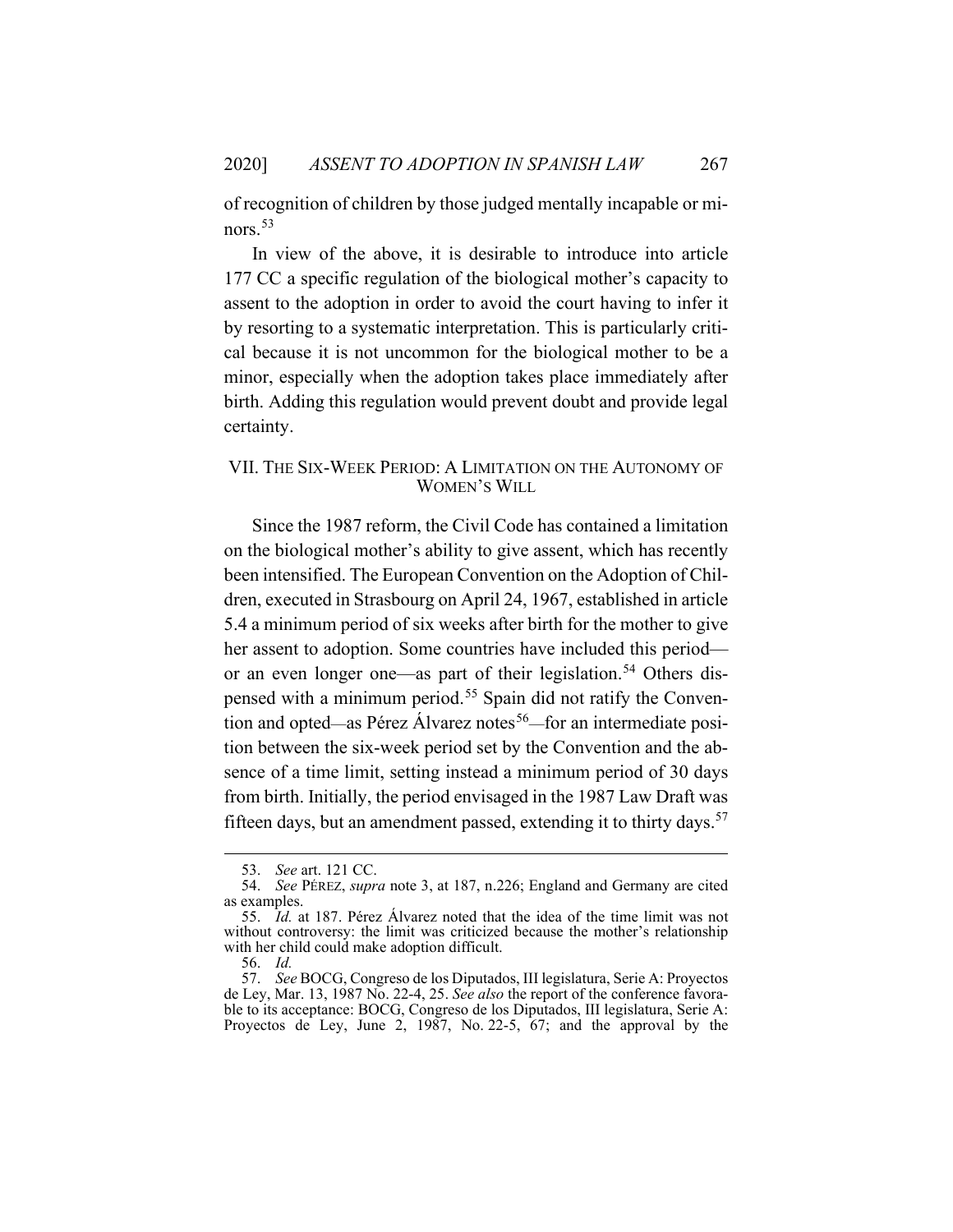The 2008 European Convention on the Adoption of Children, which replaced the 1967 Convention, establishes in article 5.5 that "[a] mother's consent to the adoption of her child shall be valid when it is given at such time after the birth of the child, not being less than six weeks, as may be prescribed by law. . . ." It also gives countries the option of not specifying a particular period, instead allowing the mother to give her assent when the competent authority determines that she has recovered from the consequences of childbirth. Since Spain has ratified the European Convention on Adoption, the 2015 reform has been used to adapt the Civil Code to the new international standard, opting, along the lines maintained since 1987, to establish a specific period of time, surely because it is considered to provide more certainty. Thus, Law 26/2015 has modified article 177.2.2 CC and has extended the period during which the mother can assent to the adoption, from thirty days to six weeks from the birth: "The assent of the mother cannot be given until six weeks have elapsed since the birth."<sup>[58](#page-20-0)</sup>

This means that a woman's assent is not valid during pregnancy or even after delivery, so long as six weeks have not passed. This was made clear by the *Tribunal Supremo* (Supreme Court) in its well-known September 21, 1999 decision, which was handed down

Commission with full legislative competence: BOCG, Congreso de los Diputados, III legislatura, Serie A: Proyectos de Ley, June 20, 1987, No. 22-6, 90.

<span id="page-20-0"></span><sup>58.</sup> The number of countries that have ratified the Convention is low. Such countries usually provide for a longer minimum period, but not only for the mother but for the two parents: eight weeks in Germany (§ 1747 BGB: "Die Einwilligung kann erst erteilt werden, wenn das Kind acht Wochen alt ist.") and Finland (Section 15, Act No. 22/2012, adopted on Jan. 20, 2012: "A parent's consent to an adoption may not be received until the parent has had the opportunity to consider the matter thoroughly and eight weeks have elapsed from the birth of the child."); two months in Belgium (art. 348.4 *Code civil*: "La mère et le père ne peuvent consentir à l'adoption que deux mois après la naissance de l'enfant.") and Norway (Section 10, Act of June 16, 2017, No. 48 relating to adoption: "the parents' consent may not be given until two months after the birth of the child."); sixty days in Romania (art. 466 C.Civ.: "Consimțământul la adopție al părinților fireşti sau, după caz, al tutorelui poate fi dat numai după trecerea unui termen de 60 de zile de la data naşterii copilului."); three months in Denmark (The Danish Adoption Act, No. 8: "Consent cannot be accepted before three (3) months after the birth of the child, unless special circumstances prevail.").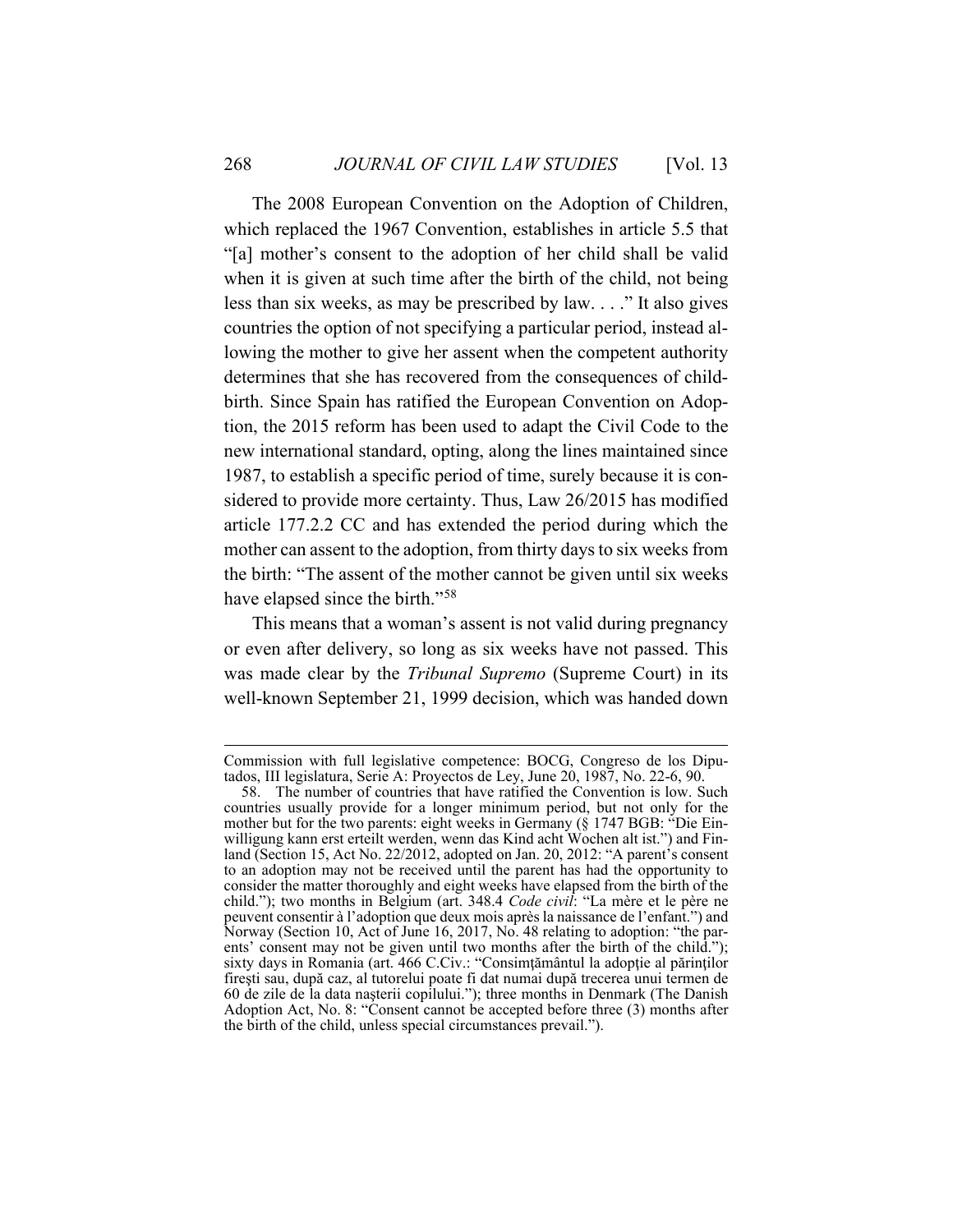under the previous version of the provision. The court considered null and void, in violation of a mandatory rule, the assent to adoption given by a woman in her eighth month of pregnancy in a document explaining that she could not take care of her child because of family, social, emotional and economic circumstances and stating that she had been informed of her rights and the consequences of her assent.[59](#page-21-0)

Given the importance of assent to adoption, the reason for the rule contained in article 177 CC is to allow the woman to achieve the emotional stability necessary to evaluate the different options with perspective and calm and to decide with full freedom and con-science.<sup>[60](#page-21-1)</sup> Similarly, the Council of Europe has explained that the objective of article 5.5 of the European Convention on Adoption is "to avoid premature adoptions to which mothers give their consent as a result of pressure exerted before the birth of the child or before their physical health and psychological balance have been restored after the child's birth."[61](#page-21-2) On the other hand, it cannot be ignored that the prohibition to give consent during pregnancy also has the

<span id="page-21-0"></span><sup>59.</sup> On this judgement, *see, e.g.*, among others: María Ballesteros de los Ríos, *Reclamación de filiación materna frustrada por la no práctica de una prueba biológica esencial y adopción declarada nula por asentimiento prestado con anterioridad al parto*, 13 DERECHO PRIVADO Y CONSTITUCIÓN 37 *et seq.* (1999); GUTIÉRREZ, *supra* note [9,](#page-4-3) at 132 *et seq.*

<span id="page-21-1"></span><sup>60.</sup> The amendment of the 1987 draft law, which led to the extension of the period from 15 to 30 days, was justified on the grounds that the period was too short and that it was appropriate to extend it so that the mother, who had already recovered, was "in full freedom and conscience to gauge the seriousness of the act of assent to the adoption of her child." *See* BOCG, Congreso de los Diputados, III legislatura, Serie A: Proyectos de Ley, Mar. 13, 1987, No. 22-4, 25. The aforementioned Judgement of the *Tribunal Supremo* of Sept. 21, 1999 explains that "the reasons for this legal caution are explained by the need to ensure that the essential faculties of freedom and conscience are fully present in the biological mother, so that she can carefully and serenely measure the renunciation of the exercise of her motherhood with the child's release for adoption." And, more recently, in the Report on the Preliminary Draft of 2015, the General Council of the Judiciary expressed its support for the extension of the deadline to six weeks as it ensures "the greatest possible peace of mind and the freedom of the mother to grant her assent," *see* Consejo General del Poder Judicial, *Informe del Consejo General del Poder Judicial al Anteproyecto de Ley de Protección a la Infancia*  84 (Sept. 30, 2014).

<span id="page-21-2"></span><sup>61.</sup> Council of Europe, *Explanatory Report to the European Convention on the Adoption of Children (Revised)* 6, #202 (Strasbourg, Nov. 27, 2008).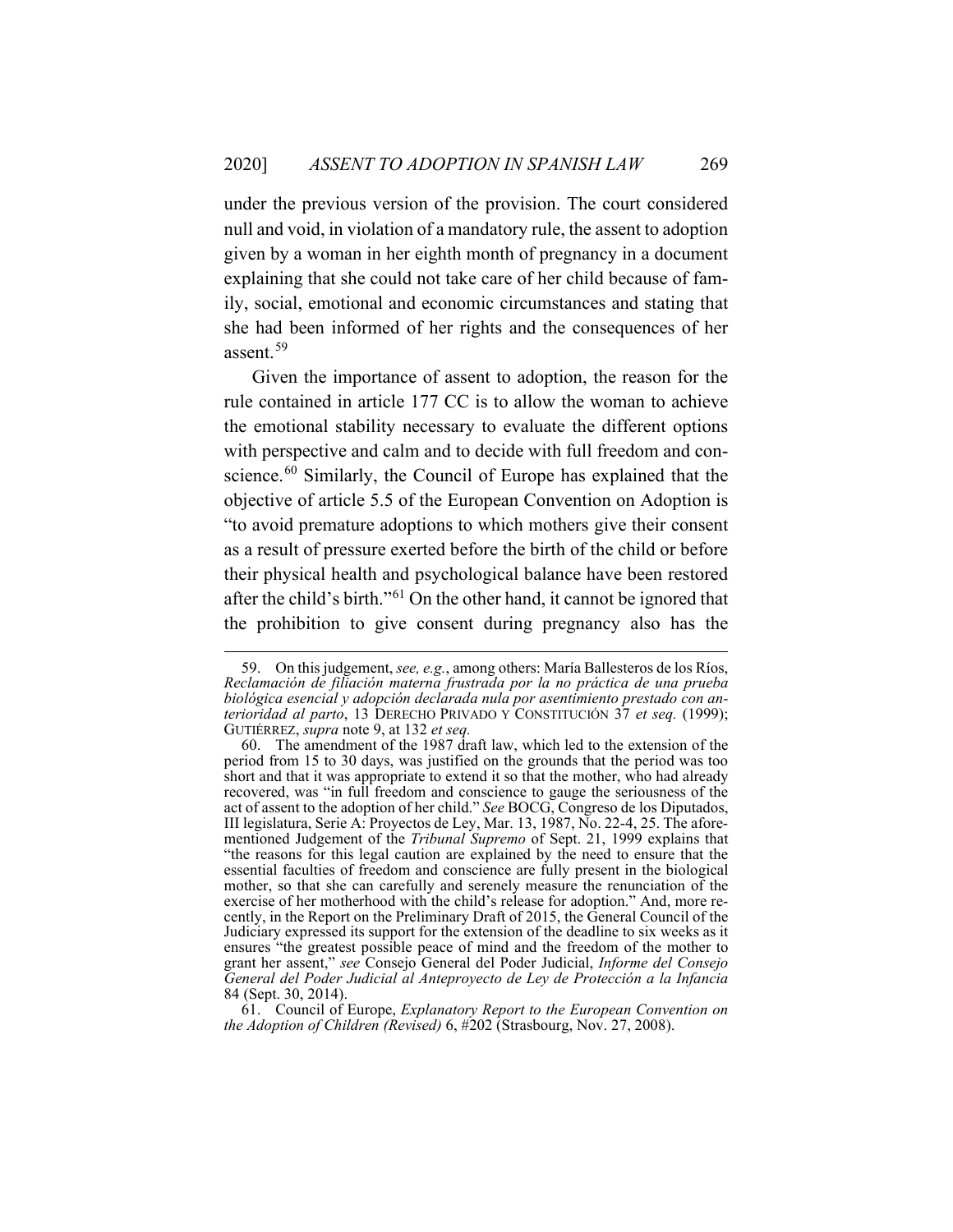objective of fighting against child trafficking and even against practices that may favor surrogacy, which is prohibited by Spanish law.

Given the good intentions of the legislator that can be seen in the inclusion of this caution, this waiting period has been accepted nat-urally and without further discussion.<sup>[62](#page-22-0)</sup> However, perhaps it is time for further reflection on this issue, not only at the national level but also at the European level, in light of the new social and legal realities and trends.

In recent years, there has been an increase in the autonomy of the will in all areas, especially in the areas of persons and family.<sup>[63](#page-22-1)</sup> This autonomy extends to all persons, including those who have traditionally been protected by depriving them of their capacity to decide because of their special characteristics. [64](#page-22-2) A reform of the Spanish Civil Code is planned to remove the judicial incapacity of per-sons with disabilities<sup>[65](#page-22-3)</sup> in order to adapt the internal order to the United Nations Convention on the Rights of Persons with Disabilities (2006). This Convention changes the paradigm and establishes that the autonomy of the will of these persons must be promoted and

<span id="page-22-0"></span><sup>62.</sup> *See*, *e.g.*, FELIÚ, *supra* note [49,](#page-17-2) at 151; VARGAS*, supra* note [8,](#page-4-2) at 237; GUTIÉRREZ, *supra* not[e 9,](#page-4-3) at 131; Artero, *supra* note [17,](#page-6-6) at 67; GESTO, *supra* note [17,](#page-6-7) at 70 *et seq.*; Sonia Calaza López, *El nuevo proceso de filiación por adopción*, 36 REVISTA GENERAL DE DERECHO PROCESAL 240 (2015); Cárcamo, *supra* note [49,](#page-17-2) at 715-716; Callejo, *supra* note [49,](#page-17-2) at 6-7; Carlos Martínez de Aguirre Aldaz, *La historia interminable: una nueva reforma de la adopción*, *in* EL NUEVO RÉGI-MEN JURÍDICO DEL MENOR: LA REFORMA LEGISLATIVA DE 2015 342 (Maria Victoria Mayor del Hoyo ed., Aranzadi 2017).

<sup>63.</sup> On the subject, *see* Parra, *supra* not[e 30,](#page-12-5) at 97 *et seq.*

<span id="page-22-2"></span><span id="page-22-1"></span><sup>64.</sup> On the new trend in favor of the autonomy of persons with disabilities generated since the 2006 U.N. Convention on the Rights of Personas and Disabilities, *see, e.g.*, MONTSERRAT PEREÑA VICENTE ET AL., LA VOLUNTAD DE LA PER-SONA PROTEGIDA: OPORTUNIDADES RIESGOS Y SALVAGUARDAS (Dykinson 2018); SOFIA DE SALAS MURILLO & MARIA VICTORIA MAYOR DEL HOYO, CLAVES PARA LA ADAPTACIÓN DEL ORDENAMIENTO JURÍDICO PRIVADO A LA CONVENCIÓN DE NACIONES UNIDAS EN MATERIA DE DISCAPACIDAD (Tirant lo Blanch 2019).

<span id="page-22-3"></span><sup>65.</sup> *See Anteproyecto de Ley por la que se reforma la legislación civil y procesal para el apoyo a las personas con discapacidad en el ejercicio de su capacidad jurídica* (Jan. 2019).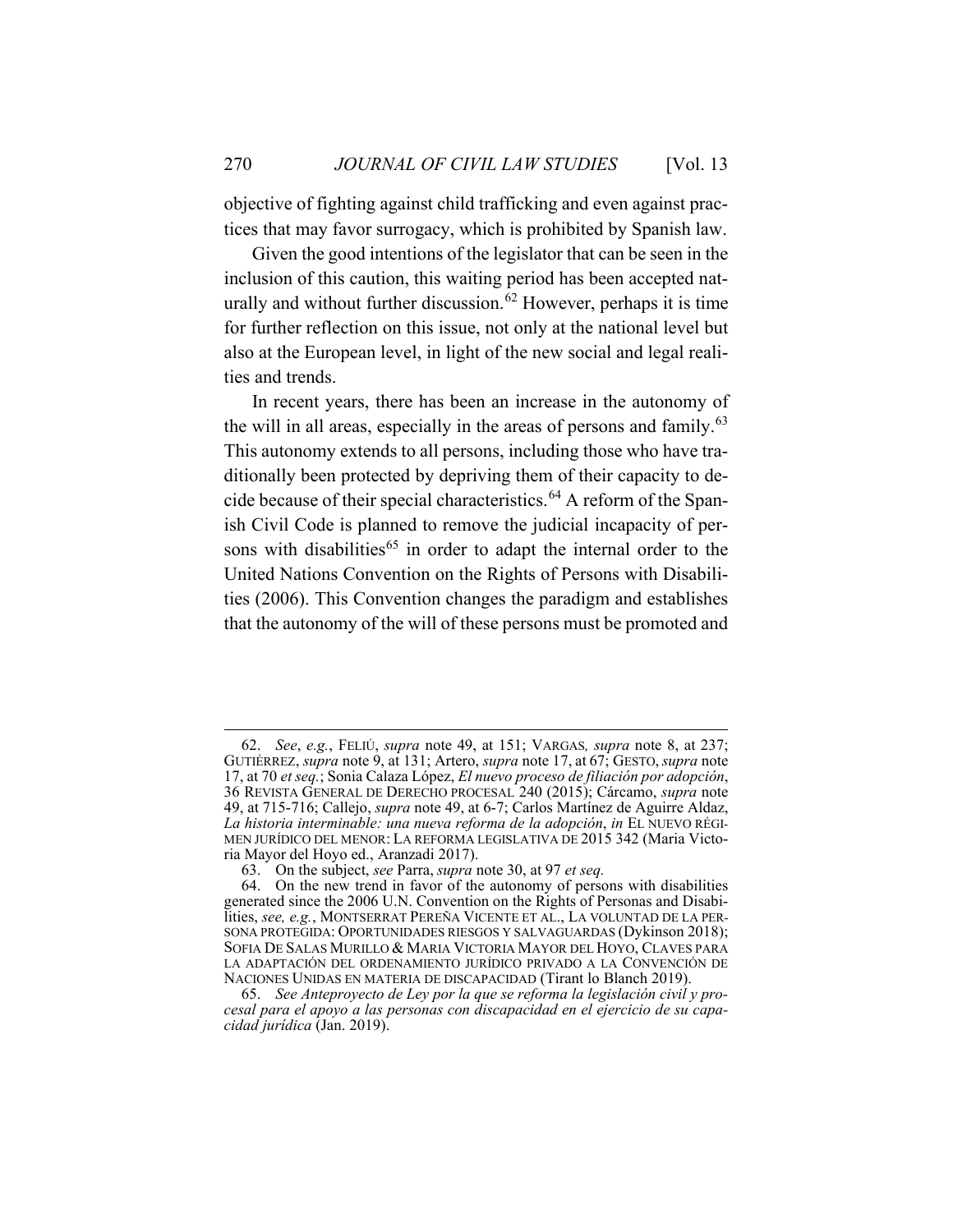protected: they must be able to decide for themselves, and they have the right to make mistakes. [66](#page-23-0)

This trend that empowers the autonomy of the will clashes with the paternalism that the law still maintains, in matters of adoption, with respect to pregnant women or women who have just become mothers. The Code, finding its justification in the importance of the decision, deprives women in these circumstances of any possibility to decide on the matter, on the assumption that they lack the capacity to do so. This is an irrebuttable presumption, i.e., one which does not admit evidence to the contrary. This presumption, in addition to affecting the free development of the woman's personality, may place her in a complicated situation, extending the suffering and psychological burden that may be involved in having a pending decision regarding her child and going through the issuance of assent. However, this lack of confidence in the decision-making capacity of the pregnant woman has been abandoned by the legislator in other areas: the law itself, in Organic Law 2/2010, of March 3, 2010, on Sexual and Reproductive Health and the Voluntary Interruption of Pregnancy (in which no limitations of this type are introduced), defends the importance of the autonomy of the woman's will in matters of filiation. It maintains that the decision about children "constitutes one of the most intimate and personal matters that people face throughout their lives, which integrates an essential area of individual self-determination" and that "the protection of this area of personal autonomy has a singular significance for women."[67](#page-23-1)

It cannot be ignored that, at times, the emotional tension—characteristic of human beings—that surrounds the birth of a child, as well as the pressure of certain personal, economic, and social circumstances, can constitute a handicap in decision-making regarding the relationship of filiation. It is, therefore, understandable that the

<span id="page-23-0"></span><sup>66.</sup> *See* U.N. Committee on the Rights of Persons with Disabilities, *General Comment No. 1, Article 12: Equal Recognition Before the Law* (2014), [https://perma.cc/U7TF-QMQ6.](https://perma.cc/U7TF-QMQ6)

<span id="page-23-1"></span><sup>67.</sup> *See* Organic Law 2/2010, of March 3, 2010, on Sexual and Reproductive Health and the Voluntary Interruption of Pregnancy, Section I of the Preamble.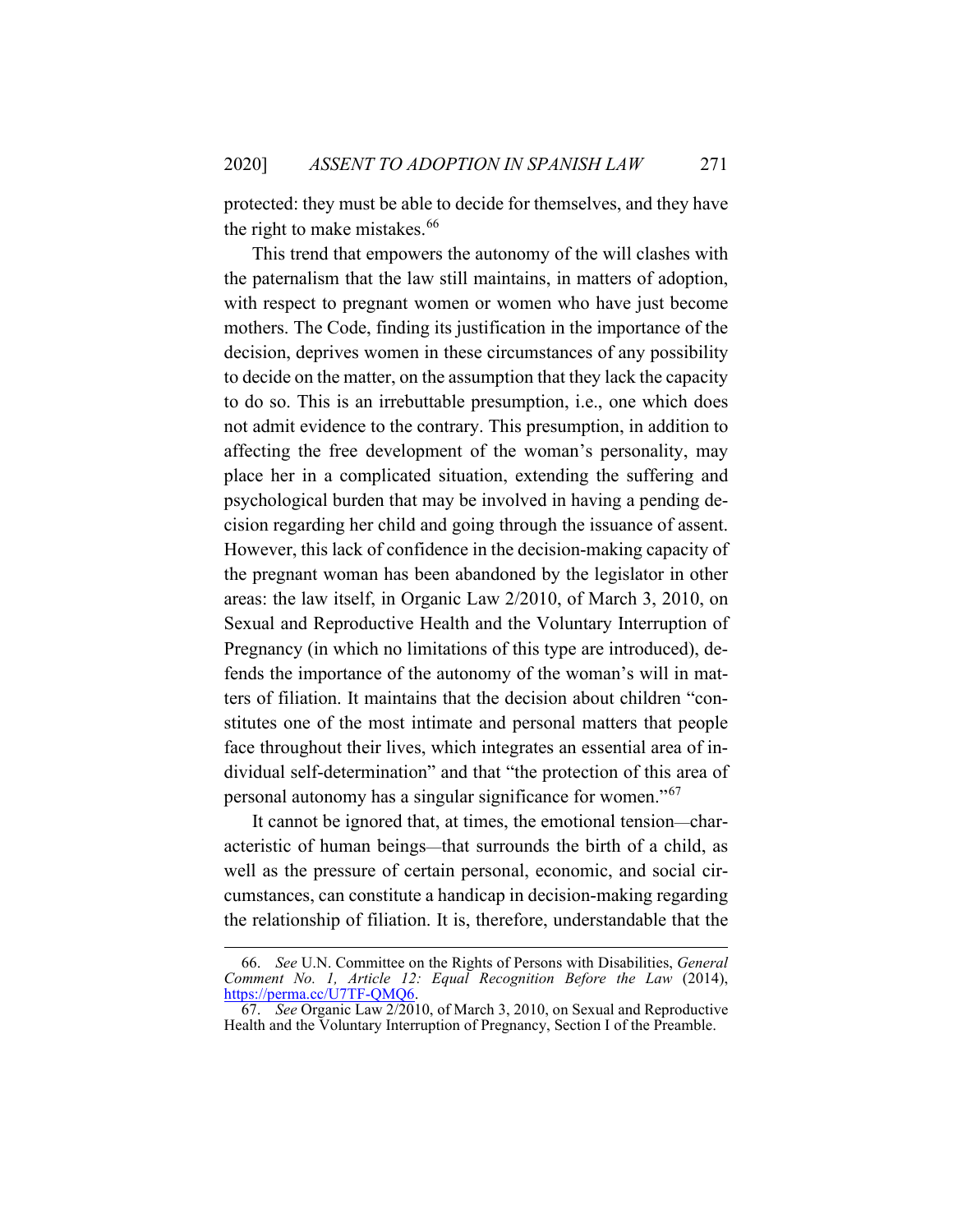legal system should adopt some caution that takes this reality into account for the benefit of all parties.

<span id="page-24-0"></span>However, the legislator must find a balance between this caution and the exercise of the decision-making power. It must also take into account all those involved. It is true that in the tension that surrounds birth there is an important physical component that (obviously) only affects women and that can even be complicated by conditions such as postpartum depression.<sup>[68](#page-24-1)</sup> However, this tension does not have an exclusively physical origin, but rather has another psychological component that derives naturally from the arrival of a child into the world and is present in both parents. Therefore, even if it is not what is usually done, when filiation is determined with regard to the father, (for example, because of the existence of marriage<sup>69</sup>) these considerations should also be taken into account with regard to him.

In order to ensure this integrative balance, the law could allow parents to give their assent to adoption at any time during pregnancy and at any time after birth, but with the possibility of freely revoking it within a period of time, which could be, for example, during the two or three months immediately following birth.<sup>[70](#page-24-3)</sup> The determination of the period of revocability should take into account the child's

<span id="page-24-1"></span><sup>68.</sup> On the subject, *see* DANIELA WADIA JARUFE CONTRERAS, TRATAMIENTO LEGAL DE LAS FILIACIONES NO BIOLÓGICAS EN EL ORDENAMIENTO JURÍDICO ESPA-ÑOL: ADOPCIÓN VERSUS TÉCNICAS DE REPRODUCCIÓN HUMANA ASISTIDA 241-242 (Dykinson 2013).

<sup>69.</sup> *See* art. 116 CC.

<span id="page-24-3"></span><span id="page-24-2"></span><sup>70.</sup> This possibility is not alien to the legislator, who already raised it in the drafting of the 1987 Act. Thus, the first Draft Law, of Mar. 10, 1986, proposed the following wording of art. 176.3 CC: "The *irrevocable* assent of the mother of the adoptee shall not be accepted until fifteen days have elapsed since the birth" (emphasis added). In favor of it, *see* PÉREZ, *supra* note [3,](#page-2-5) at 187, n.228. In some previous work I already defended the prior provision of a revocable assent: *see* Maria Victoria Mayor del Hoyo, *Más allá del acogimiento de menores: incapacitados, tercera edad y nasciturus*, 734 REVISTA CRÍTICA DE DERECHO INMOBI-LIARIO 3235-3236 (2012); MARIA VICTORIA MAYOR DEL HOYO, LA ADOPCIÓN EN EL DERECHO COMÚN ESPAÑOL 243 *et seq.* (Tirant lo Blanch 2019). In the same vein, *see* Parra, *supra* note [30,](#page-12-5) at 422. also spoke in favor of a system similar to this one, setting the deadline for revocation within two months after childbirth: *see* JARUFE, *supra* note [68,](#page-24-0) at 241 (previously, in the defense of his doctoral dissertation, he already advocated this possibility).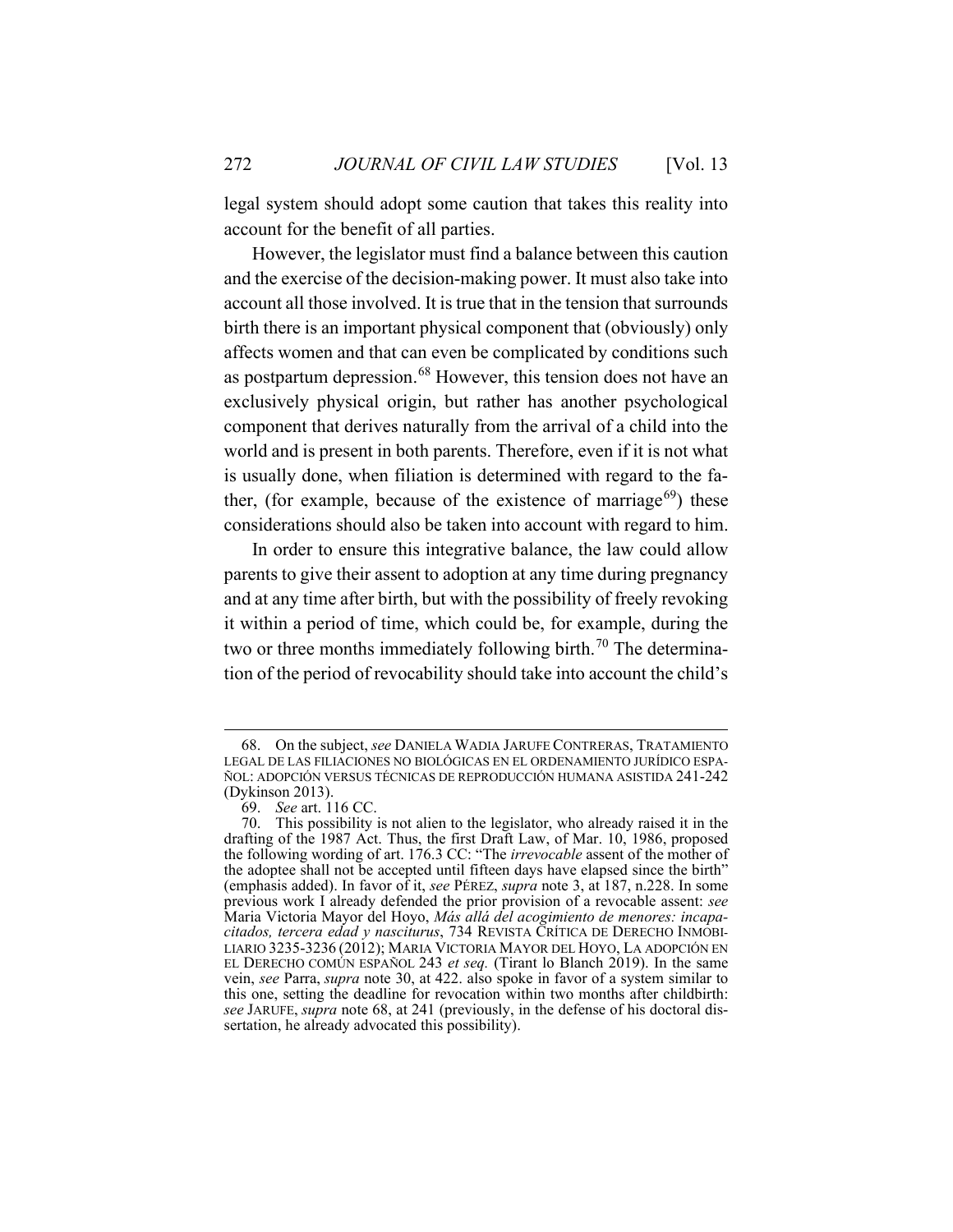interest in not prolonging uncertainty in order to avoid the irreversi-ble effect of the passage of time on his or her development.<sup>[71](#page-25-0)</sup>

In particular, a system could be set up to provide assent in the form of a public document that can be registered *ex officio* by the notary in a registry created *ad hoc*. Once the assent has been issued in these terms, the parents could, at any moment before the deadline set by law, change their mind in a new notarized document. Once this period of time has elapsed without exercise of the power of revocation, the assent given would automatically become firm and no new manifestation of will—not even a confirmation of the previous one—would be necessary. With that firmness, the manifestation of will would acquire—by virtue of the law—the juridical condition of valid assent to adopt, that is assent *ad adoptionem*, and would open the door to the possible constitution of the adoption. Moreover, this assent would not expire. The public body and the judge would only need to consult the assent kept in the registry.

This is my proposal *de lege ferenda*: this proposal would allow respect for the autonomy of the will of women who would not be deprived of their capacity to decide because they are in a state of gestation or have recently given birth, favoring the free development of their personality and facilitating things at a difficult time for them, in a manner that is coherent with the rest of the order and the new social reality.

At the same time, it would allow the introduction of a prudent caution that, given the complexity of the situation, could be of help, both by offering calm to those making the decision and by facilitating, if necessary, conformation with the perspective of the will. It could even be said that this option allows for greater perspective, given that the proposed system would allow the extension of the term given to consider the decision.

<span id="page-25-0"></span><sup>71.</sup> *See* Organic Law 8/2015, of July 22, 2015, art. 2.3 c).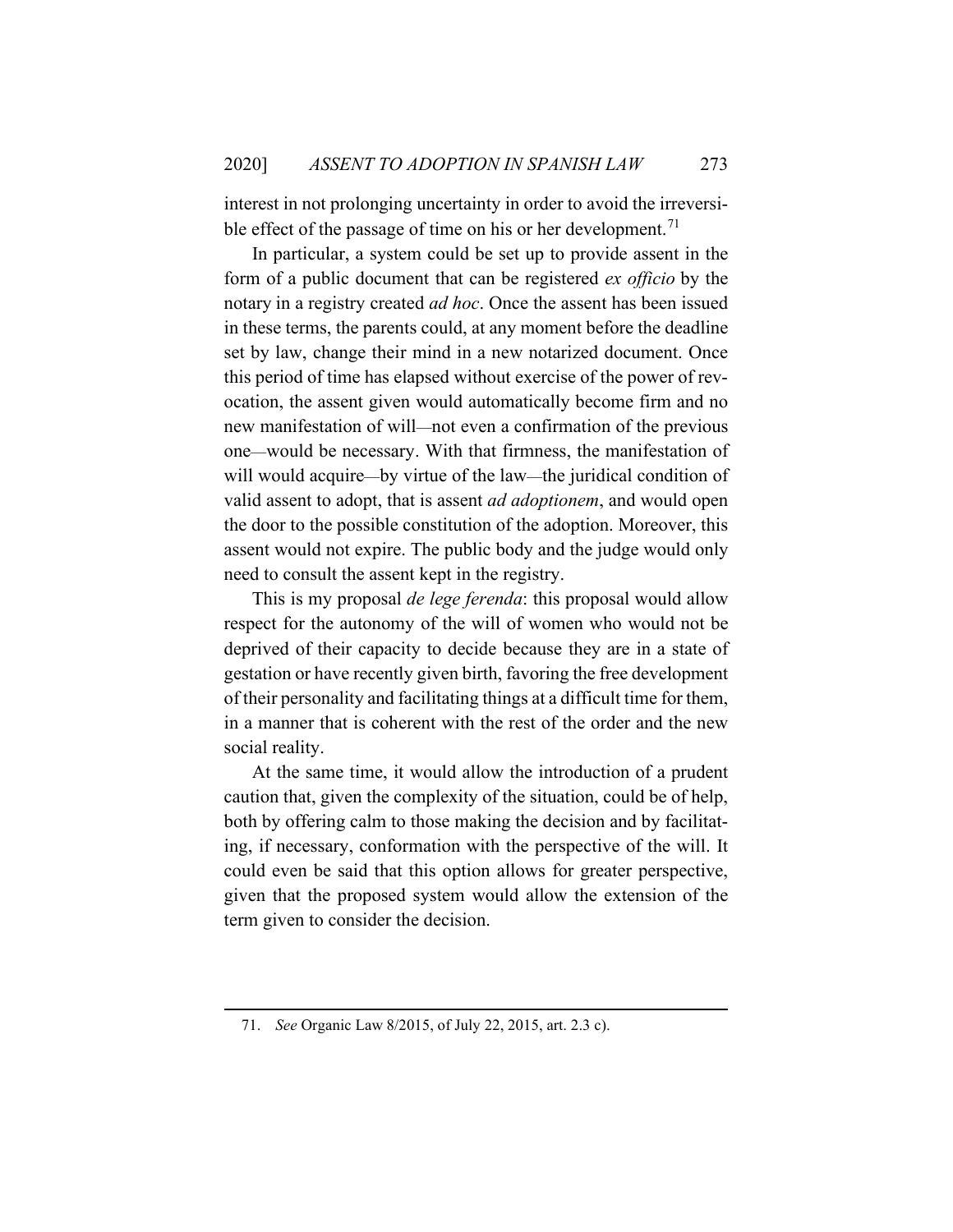The proposal would not be detrimental to the child since the limit to the power of revocation would be determined by the child's interest.

The proposal would also enable birth parents to be placed on an equal footing with respect to each other, by adapting the system once again to the new social sensibilities.

The proposal would solve the problem, already denounced by the Special Committee of the Senate that studied the adoption,  $72$  that sometimes causes the disappearance of the mother when she leaves the hospital, before the deadline for her to give her assent to the adoption has passed.

The system would in no way constitute an adoption of the *nasciturus*, insofar as the adoption could only be constituted from the moment the assent became final. And, moreover, the current adoption procedure is designed, as already stated, to firmly prevent any irregular practice related to child trafficking or other actions prohibited by law. It should be remembered, on the one hand, that it is the responsibility of the public entity to declare the suitability and selection of the adopters and that, except in the case of assessed cases, for an adoption file to be opened it must be proposed by the public entity. And, on the other hand, the adoption is constituted by judicial resolution with the guarantees that this implies.

Finally, from a teleological point of view, the system would not conflict with the European Convention on Adoption, given that the mother's assent would only be understood to have been given, in the strict or technical sense, once the previously expressed wish had become firm because the two or three months following the birth, fixed by law, had elapsed without revocation. Only at that time, and not before (as it is subject to revocation), would the will be said to acquire the legal status of assent and be valid. In any case, it would be desirable that in future revisions of the European Convention on

<span id="page-26-0"></span><sup>72.</sup> *See Informe de la Comisión Especial de Estudio de la problemática de la adopción nacional y otros temas afines*, BOCG, Senado, IX legislatura, Series I, Nov. 17, 2010, No. 545, at 9, 17, 20, 49, 53.